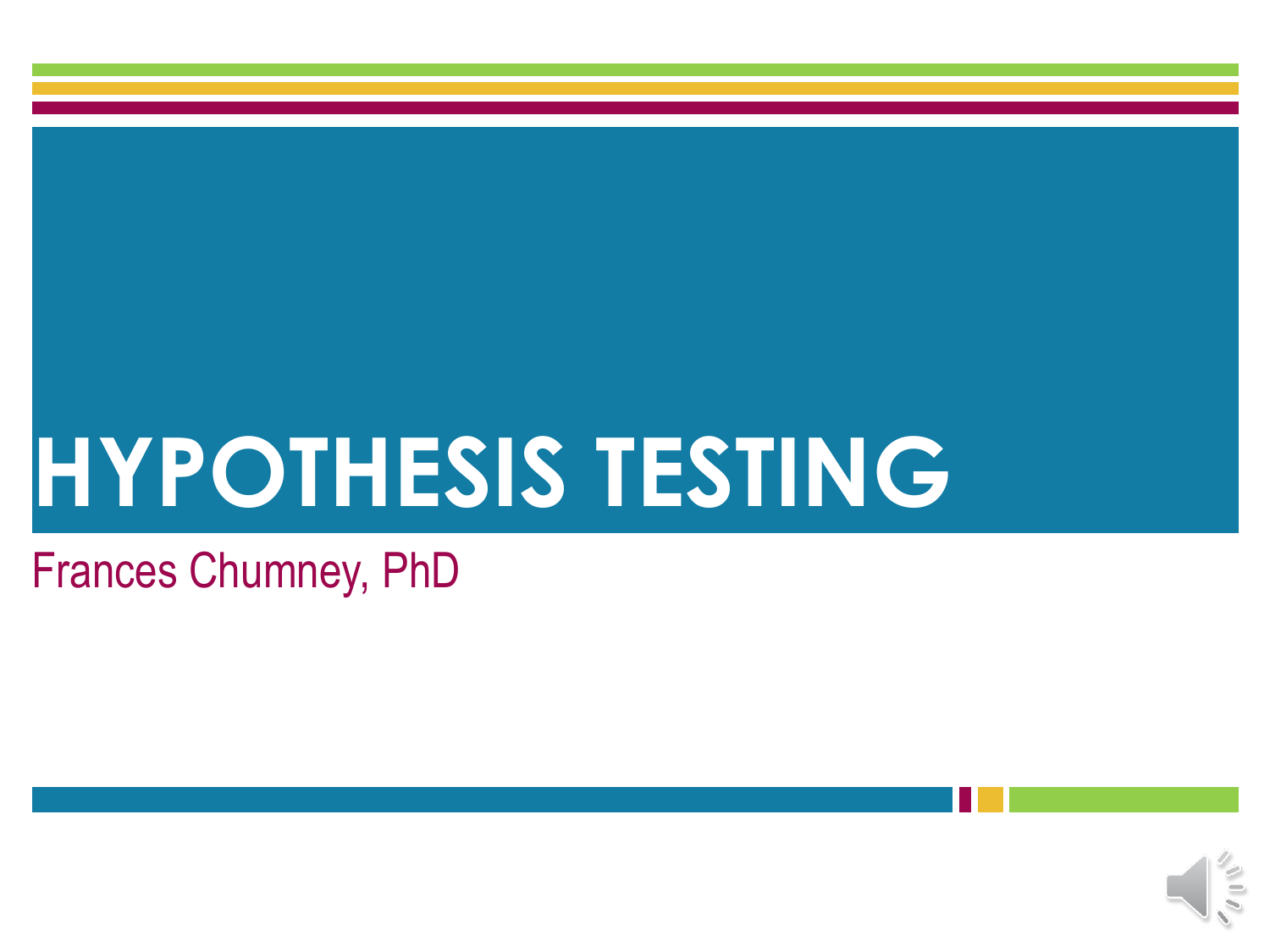# **CONTENT OUTLINE**

- ▶ Logic of Hypothesis Testing
- Error & Alpha
- $\triangleright$  Hypothesis Tests
- $\triangleright$  Effect Size
- $\triangleright$  Statistical Power



**HYPOTHESIS TESTING** 2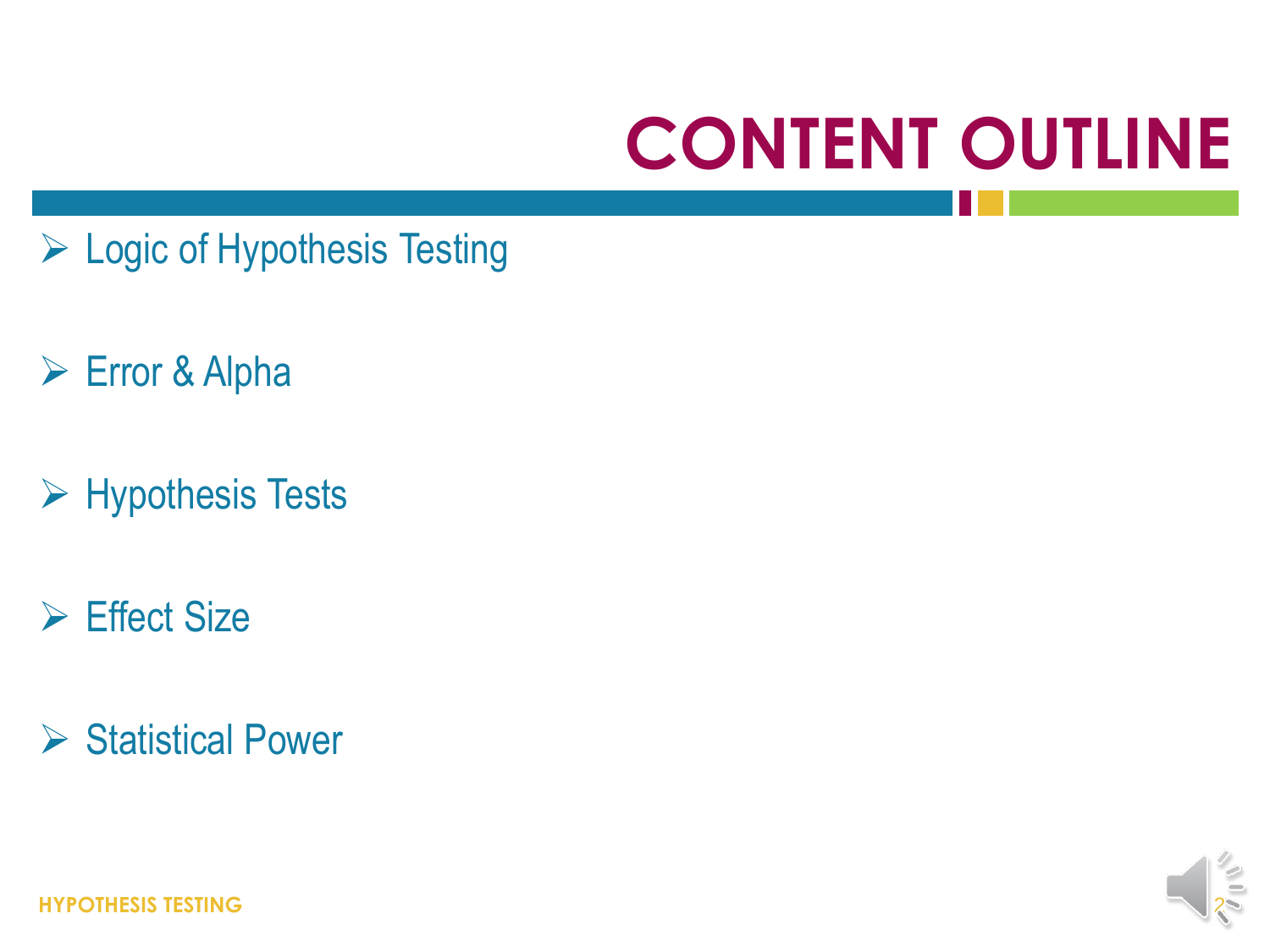**HYPOTHESIS TESTING**



# **LOGIC OF HYPOTHESIS TESTING**

how we conceptualize hypotheses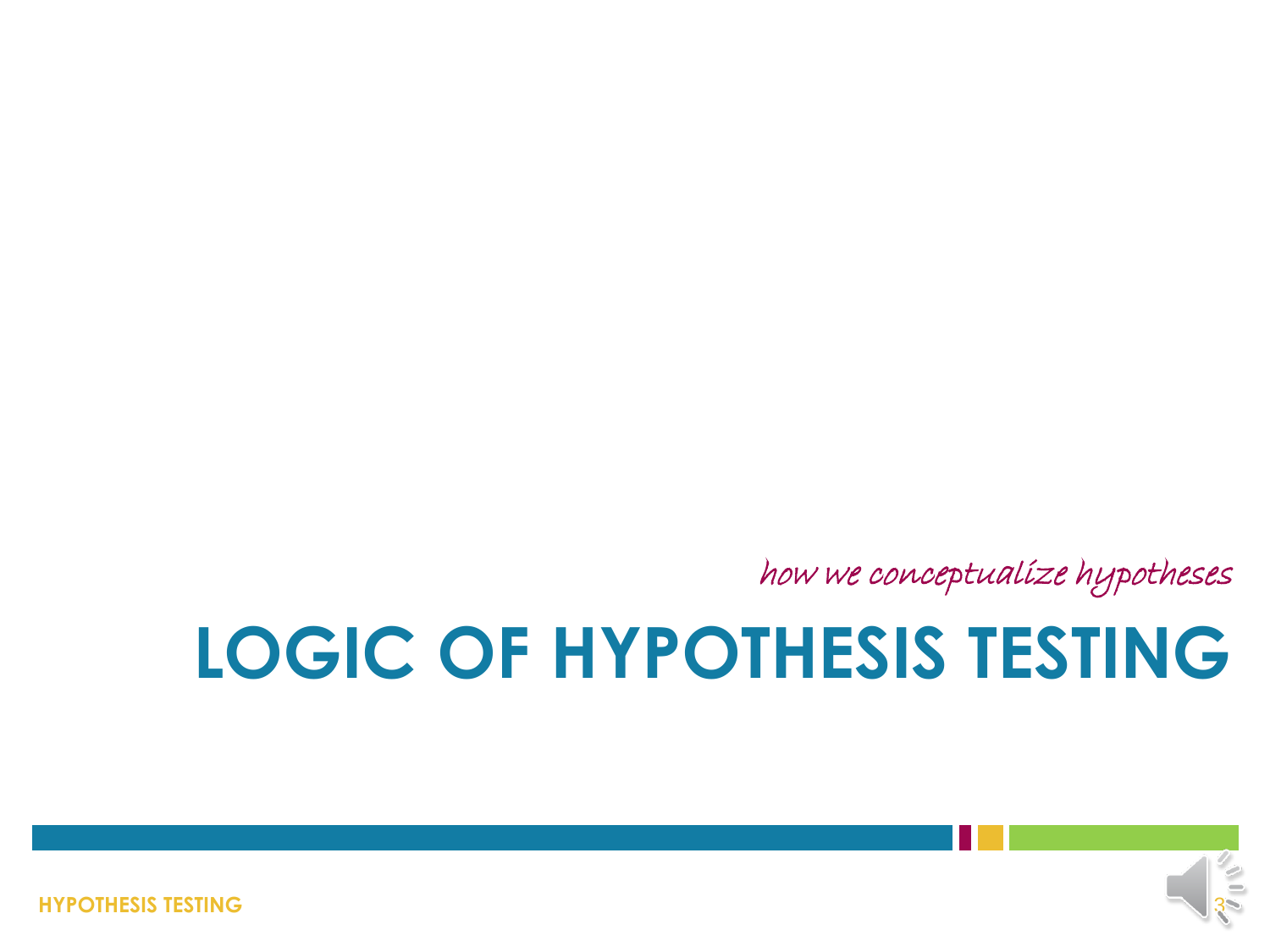### **HYPOTHESIS TESTING LOGIC**

#### **Hypothesis Test**

*statistical method that uses sample data to evaluate a hypothesis about a population*

#### $\triangleright$  The Logic

- State a hypothesis about a population, usually concerning a population parameter
- **← Predict characteristics of a sample**
- Obtain a random sample from the population
- Compare obtained data to prediction to see if they are consistent

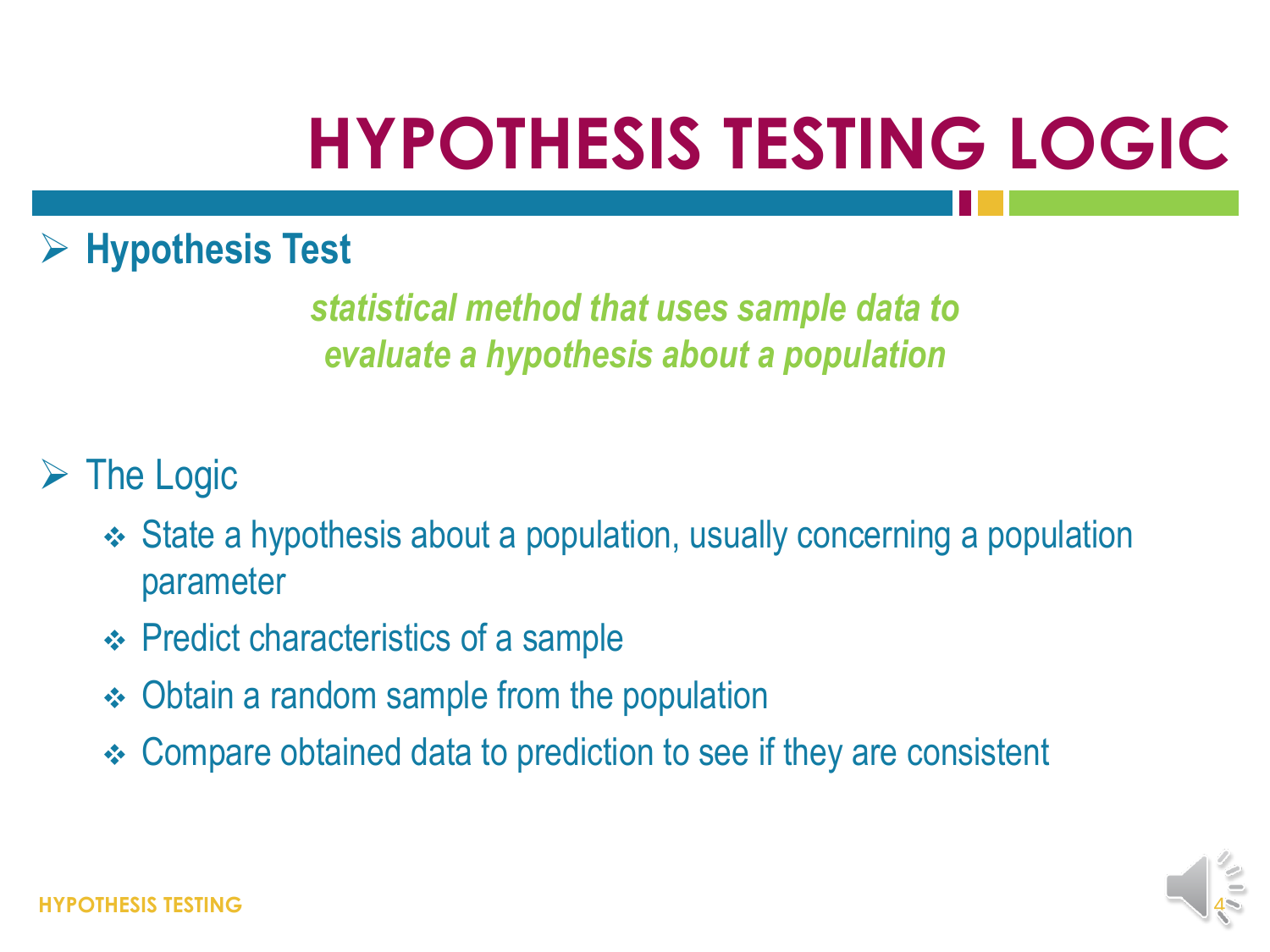# **STEPS IN HYPOTHESIS TESTING**

- $\triangleright$  Step 1: State the Hypotheses
	- **→ Null Hypothesis (H<sub>0</sub>)**

*in the general population there is no change, no difference, or no relationship; the independent variable will have no effect on the dependent variable*

- o Example
	- All dogs have four legs.
	- There is no difference in the number of legs dogs have.
- **Alternative Hypothesis (H<sup>1</sup> )**

*in the general population there is a change, a difference, or a relationship; the independent variable will have an effect on the dependent variable*

- o Example
	- 20% of dogs have only three legs.

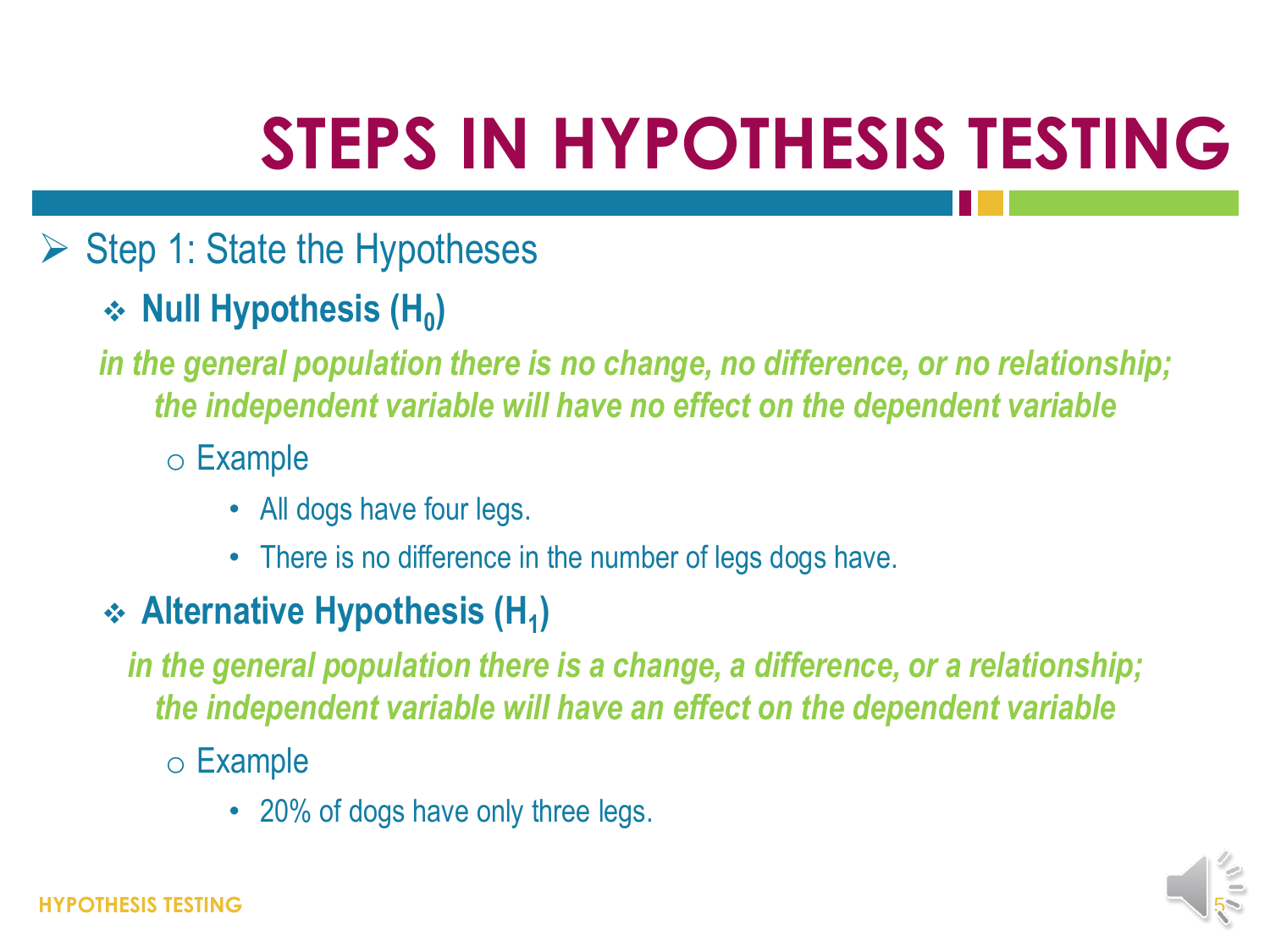### **STEP 1: STATE THE HYPOTHESES (EXAMPLE)**

 $\triangleright$  Example

# How to Ace a Statistics Exam

little known facts about the positive impact of alcohol on memory during "cram" sessions

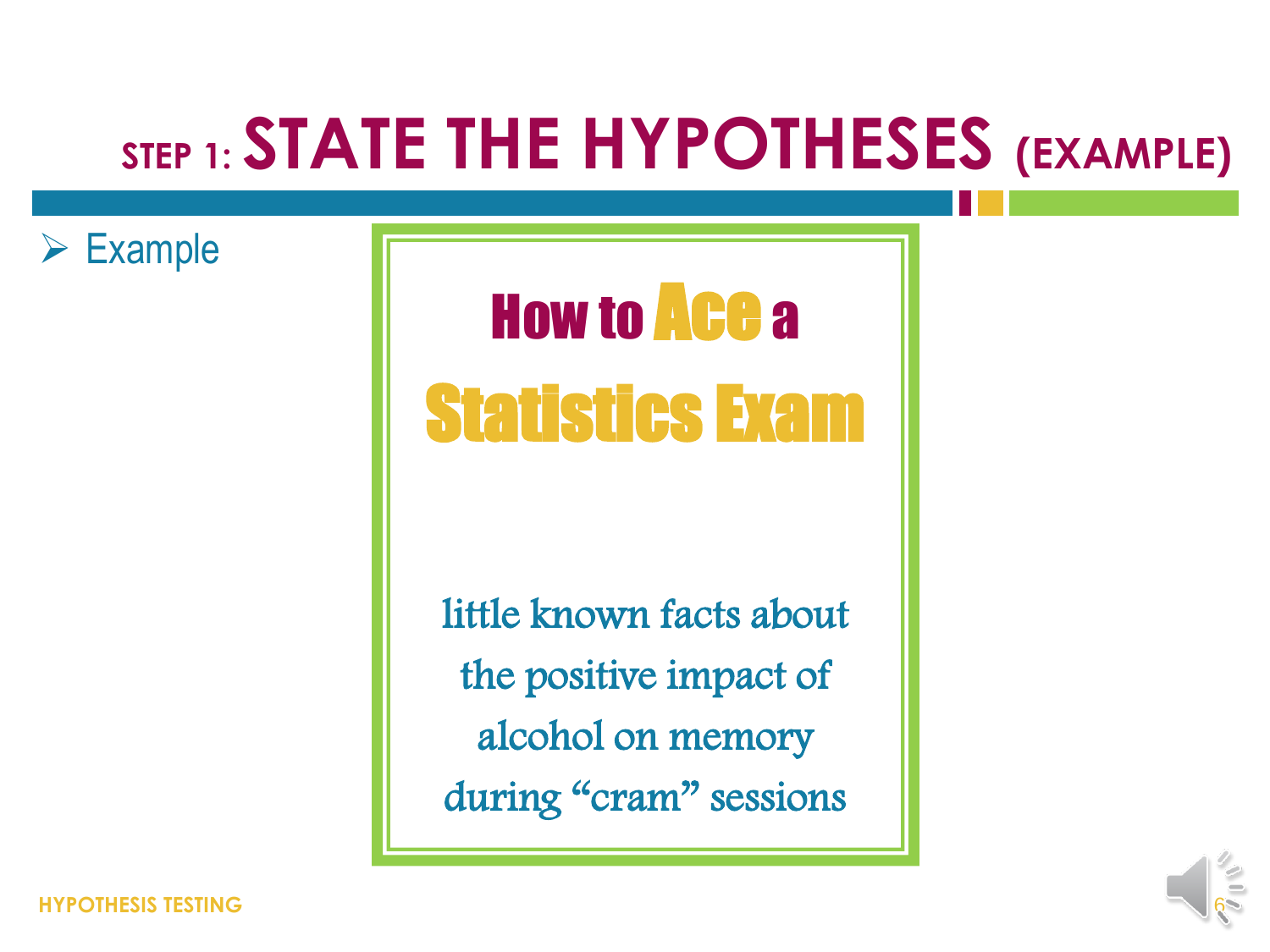## **STEP 1: STATE THE HYPOTHESES (EXAMPLE)**

- **► Dependent Variable** 
	- Amount of alcohol consumed the night before a statistics exam
- $\triangleright$  Independent/Treatment Variable
	- Intervention: Pamphlet (treatment group) or No Pamphlet (control group)

#### $\triangleright$  Null Hypothesis (H<sub>0</sub>)

- No difference in alcohol consumption between the two groups the night before a statistics exam.
- $\triangleright$  Alternative Hypothesis (H<sub>1</sub>)
	- The treatment group will consume more alcohol than the control group.

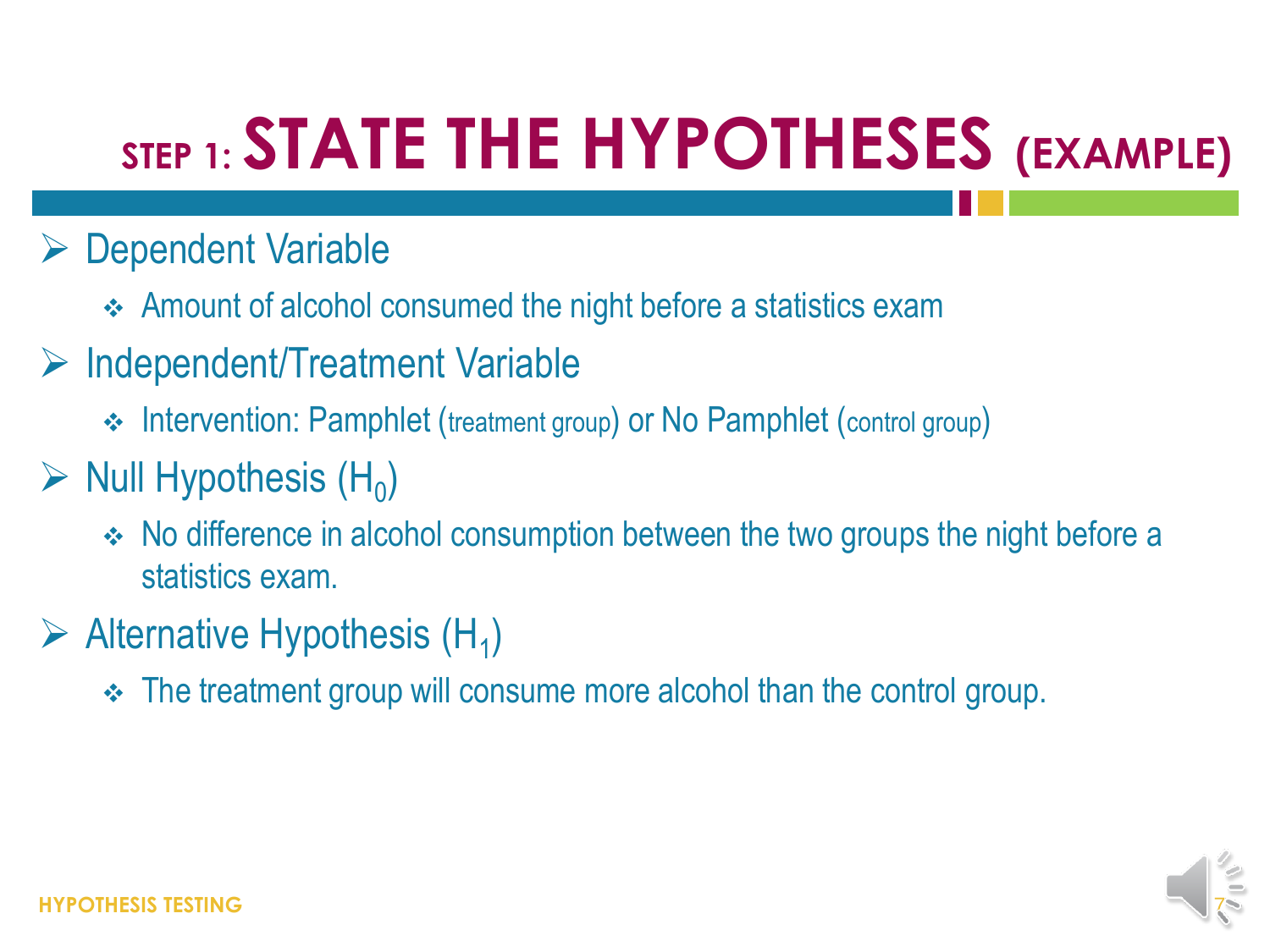#### $\triangleright$  Example

- $\div$  Exam 1 (Previous Semester):  $\mu$  = 85
- $\div$  Null Hypothesis (H<sub>0</sub>): treatment group will have mean exam score of *M* = 85  $(\sigma = 8)$
- $\triangleleft$  Alternative Hypothesis (H<sub>1</sub>): treatment group mean exam score will differ from  $M = 85$



8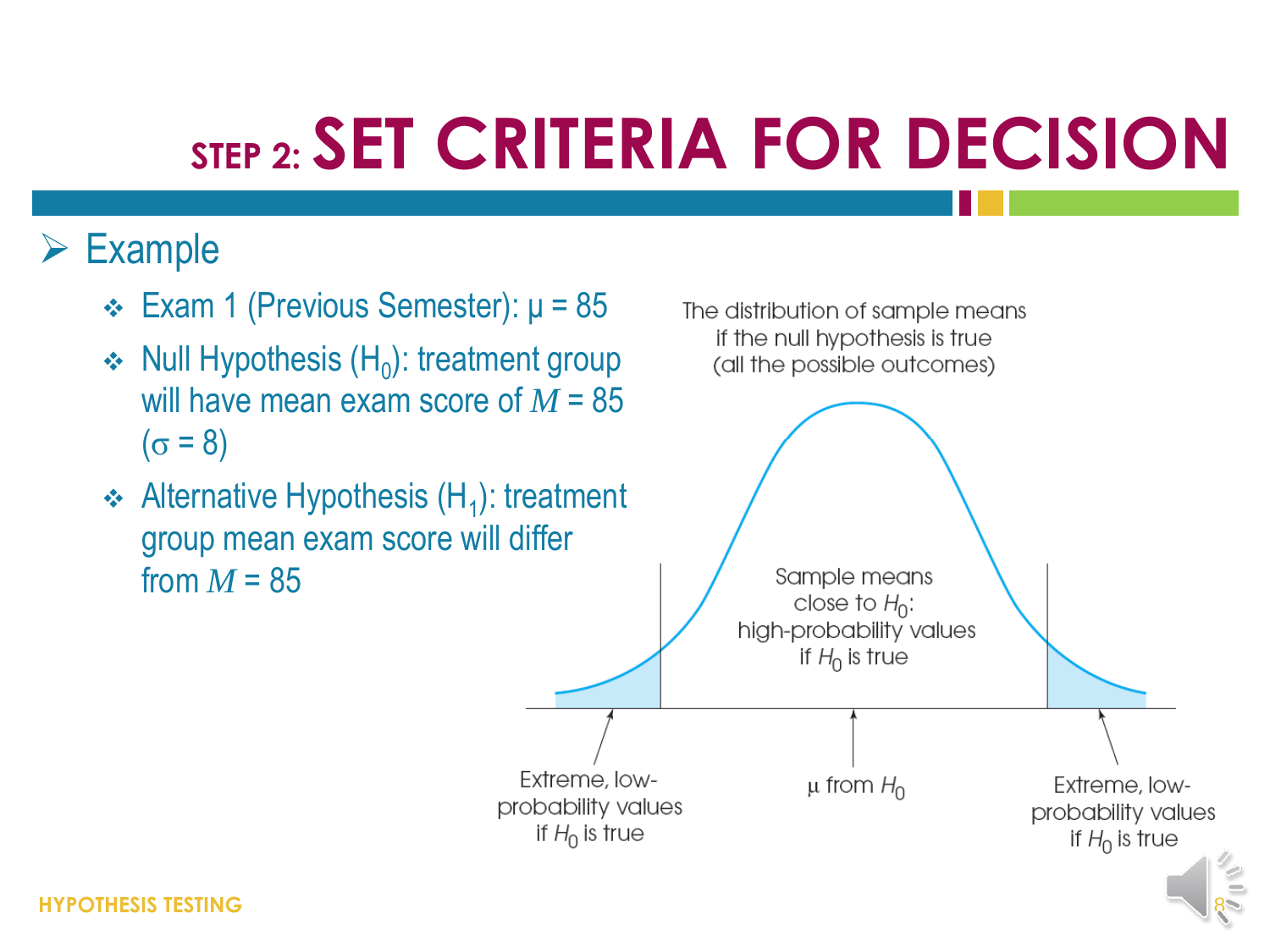#### **Alpha Level/Level of Significance**

*probability value used to define the (unlikely) sample outcomes if the null hypothesis is true; e.g.,* **α** *= .05,* **α** *= .01,* **α** *= .001*

#### **Critical Region**

#### *extreme sample values that are very unlikely to be obtained if the null hypothesis is true*

- **Boundaries determined by alpha level**
- If sample data falls within this region (the shaded tails), reject the null hypothesis

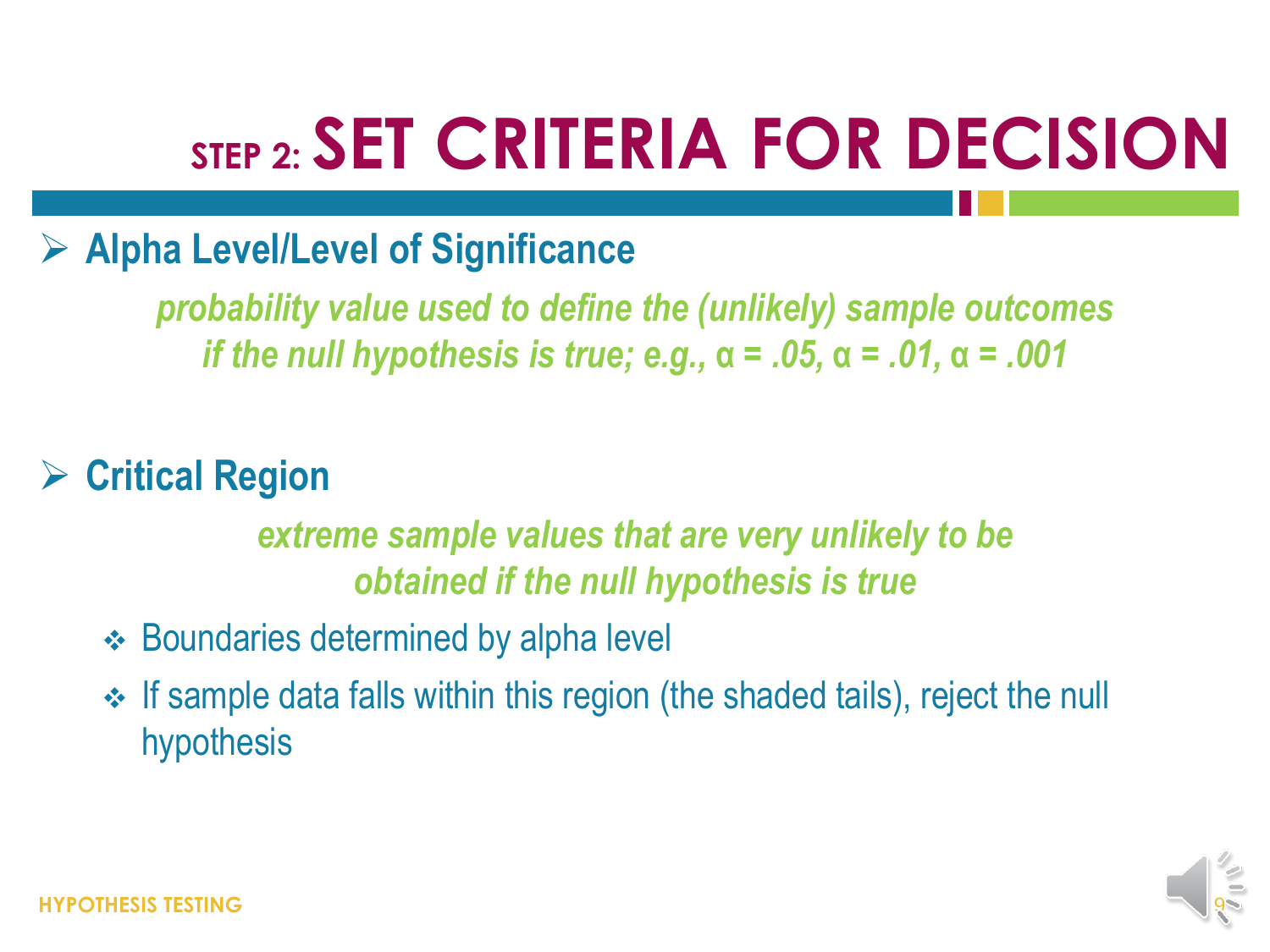#### **Critical Region Boundaries**

- **↑ Assume normal distribution**
- Alpha Level + Unit Normal Table
- extreme 5%
	- $\circ$  2.5% in each tail (2-tailed)



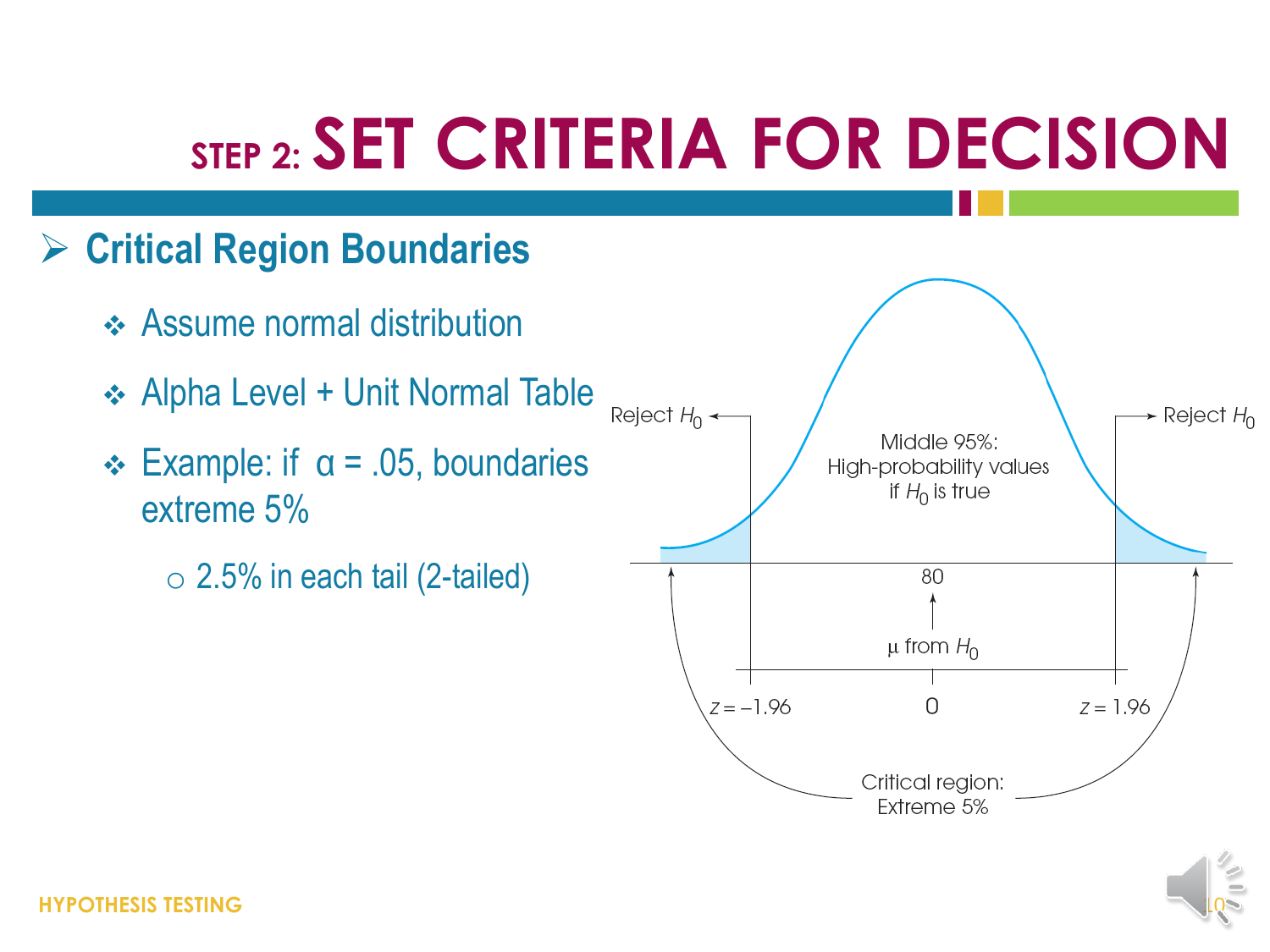

**HYPOTHESIS TESTING**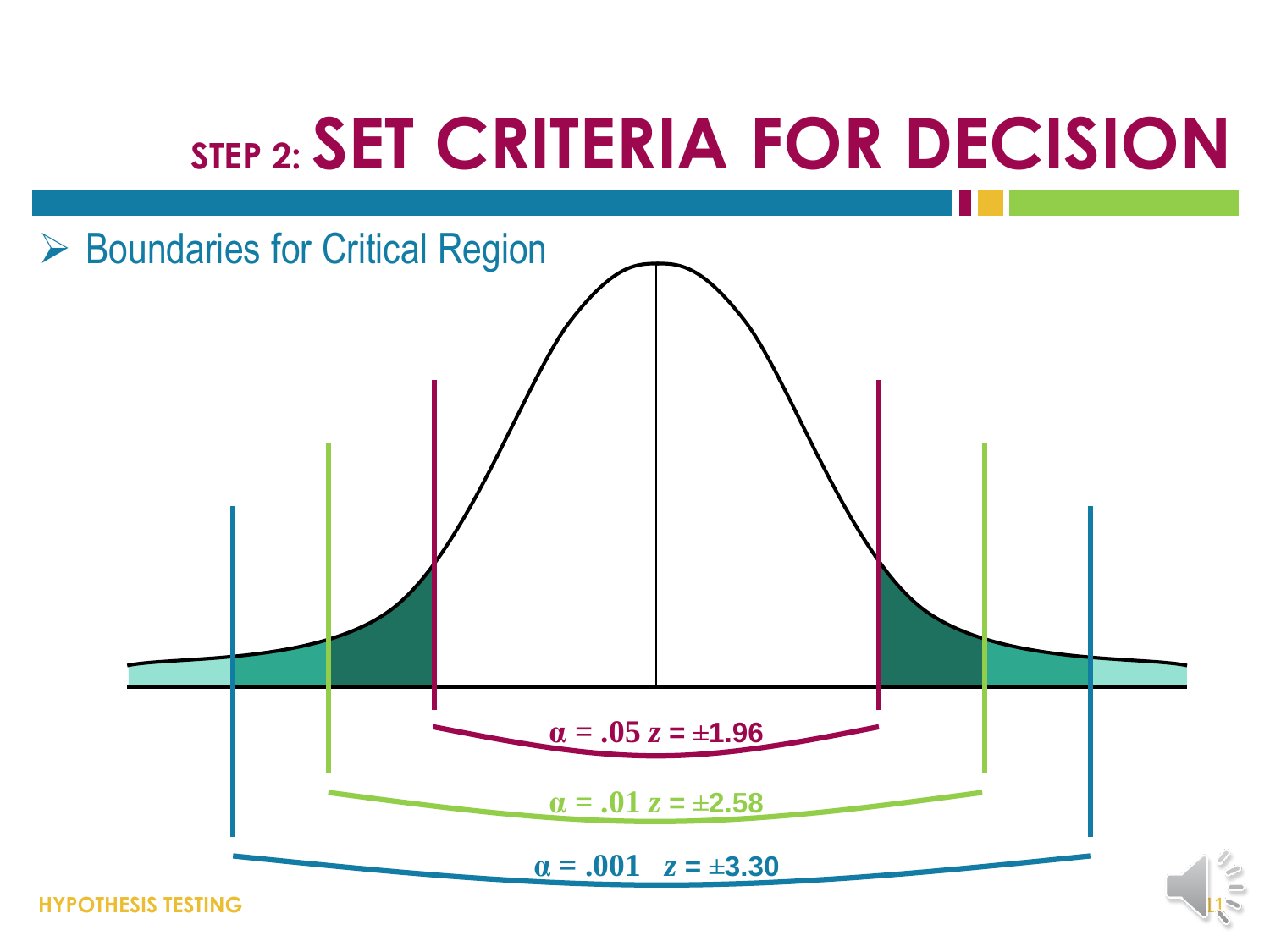# **STEP 3: COLLECT, COMPUTE**

- $\triangleright$  Collect data
- **► Compute sample mean**
- Transform sample mean *M* to *z*-score

$$
z=\frac{M-\mu}{\sigma_M}
$$

 $\triangleright$  Example #2

$$
z = \frac{95 - 85}{1.13} = \frac{10}{1.13} = 8.85
$$

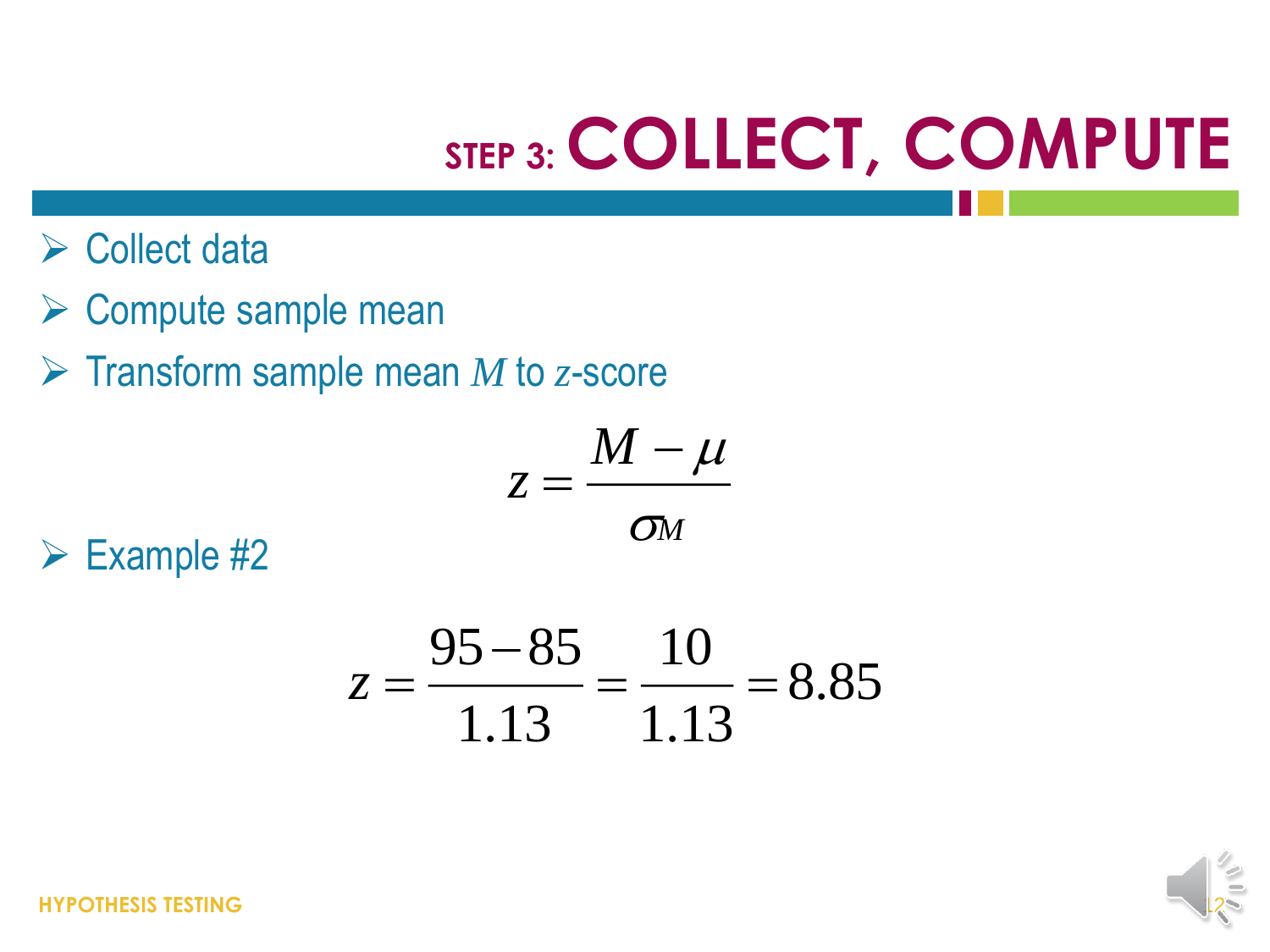# **STEP 4: MAKE A DECISION**

 Compare *z*-score with boundary of critical region for selected level of **significance** 

#### $\triangleright$  If…

- $\div$  z-score falls in the tails, our mean is significantly different from H<sub>0</sub>
	- $\circ$  Reject H<sub>0</sub>
- $\cdot$  z-score falls between the tails, our mean is not significantly different from H<sub>0</sub>  $\circ$  Fail to reject H<sub>0</sub>

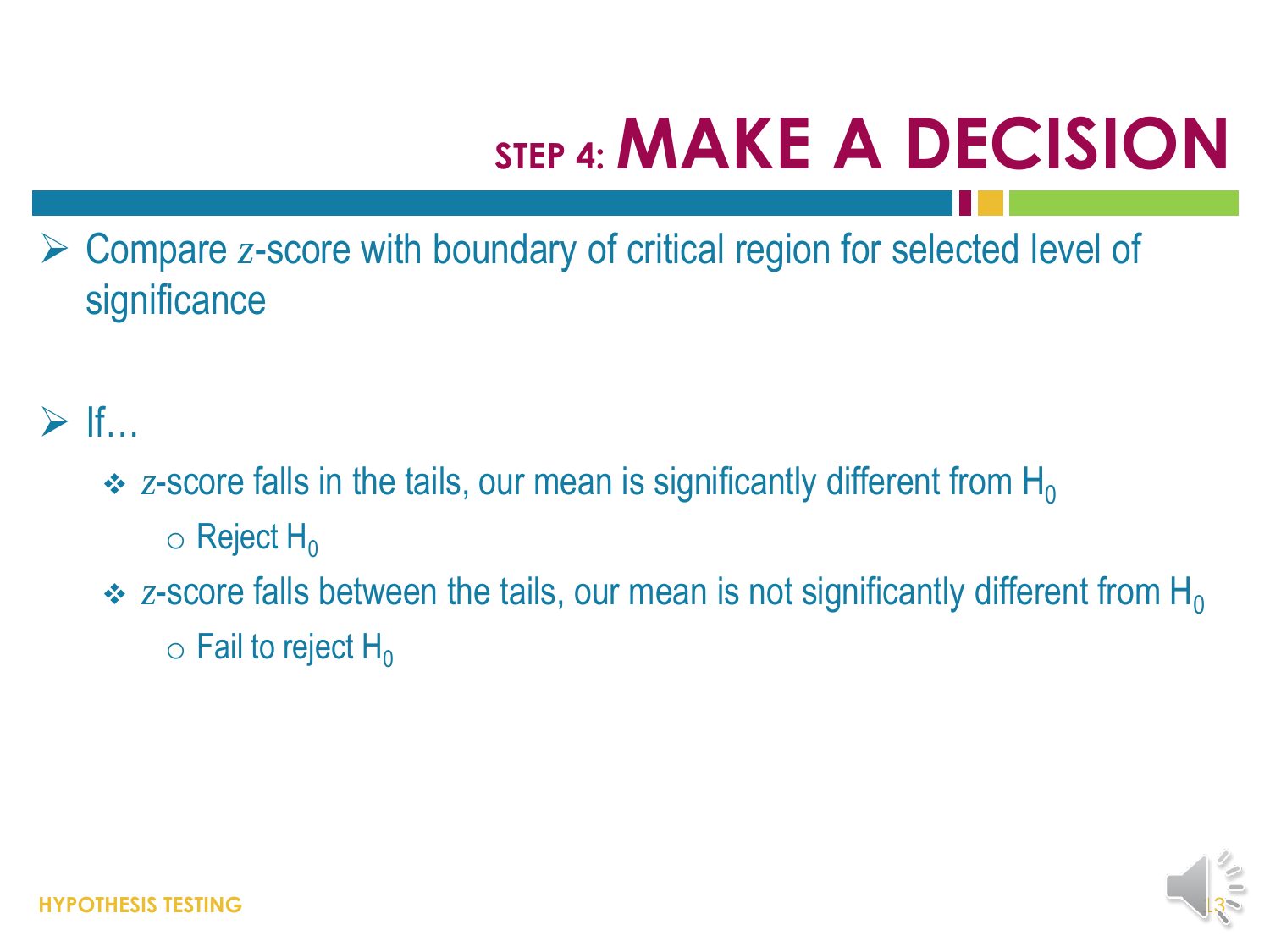### **HYPOTHESIS TESTING: AN EXAMPLE (2-TAIL)**

 $\triangleright$  How to Ace a Statistics Exam...

 $\div$  Population:  $\mu$  = 85,  $\sigma$  = 8

 $\div$  Hypotheses  $\circ$  H<sub>0</sub>: Sample mean will not differ from  $M$  = 85  $\circ$  H<sub>1</sub>: Sample mean will differ from  $M$  = 85

 Set Criteria (Significance Level/Alpha Level)  $\alpha$  = .05

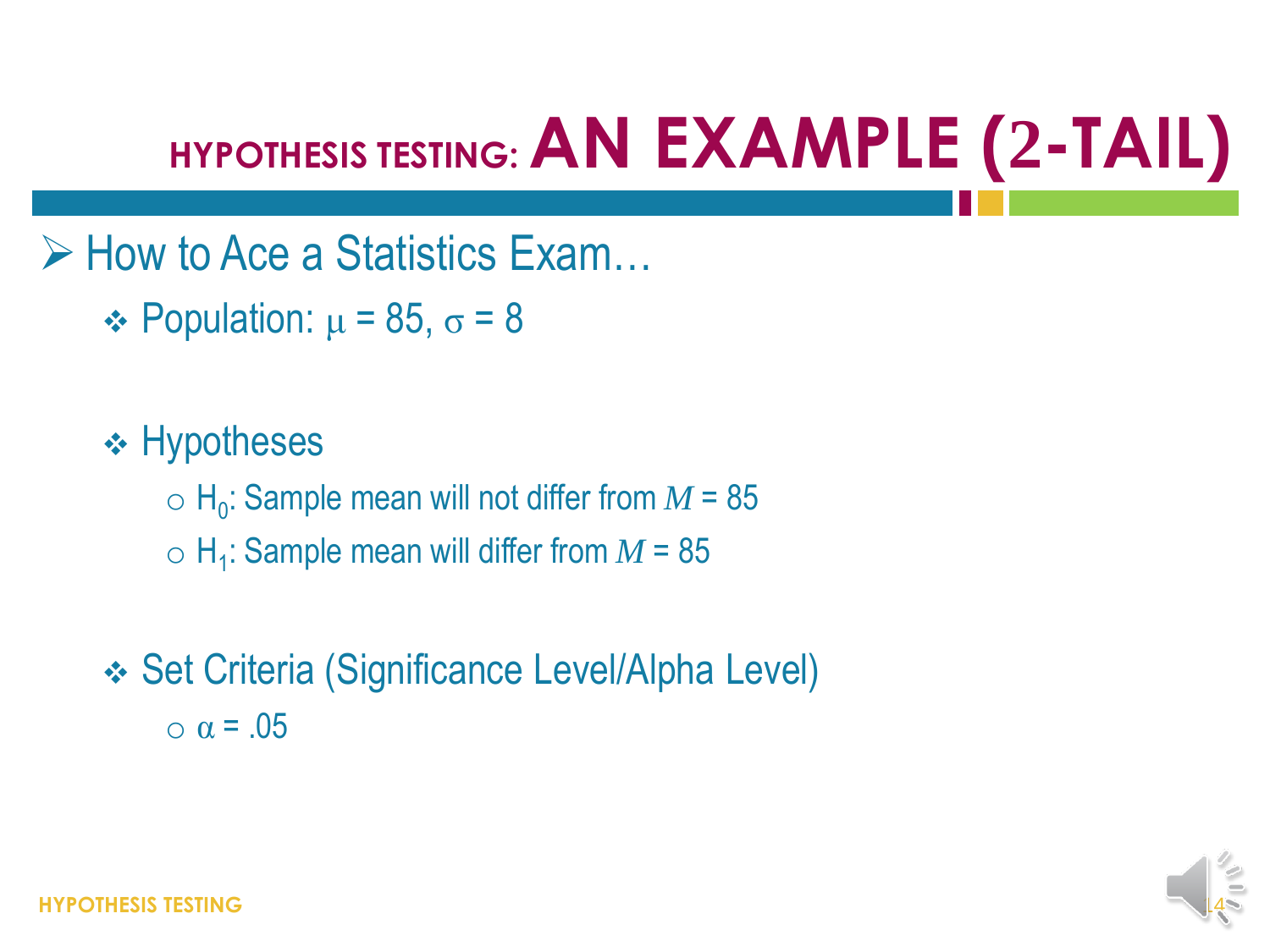### **HYPOTHESIS TESTING: EXAMPLE (2-TAIL)**

 $\triangleright$  How to Ace a Statistics Exam...

 **❖ Collect Data & Compute Statistics** 

- $\circ$  Intervention to 9 students
- $\circ$  Mean exam score,  $M = 90$

$$
\sigma_M=\frac{\sigma}{\sqrt{9}}=\frac{8}{3}=2.67
$$

$$
\sigma_M = \frac{6}{\sqrt{9}} = \frac{3}{3} = 2.67
$$
  

$$
z = \frac{90 - 85}{2.67} = \frac{5}{2.67} = 1.87
$$

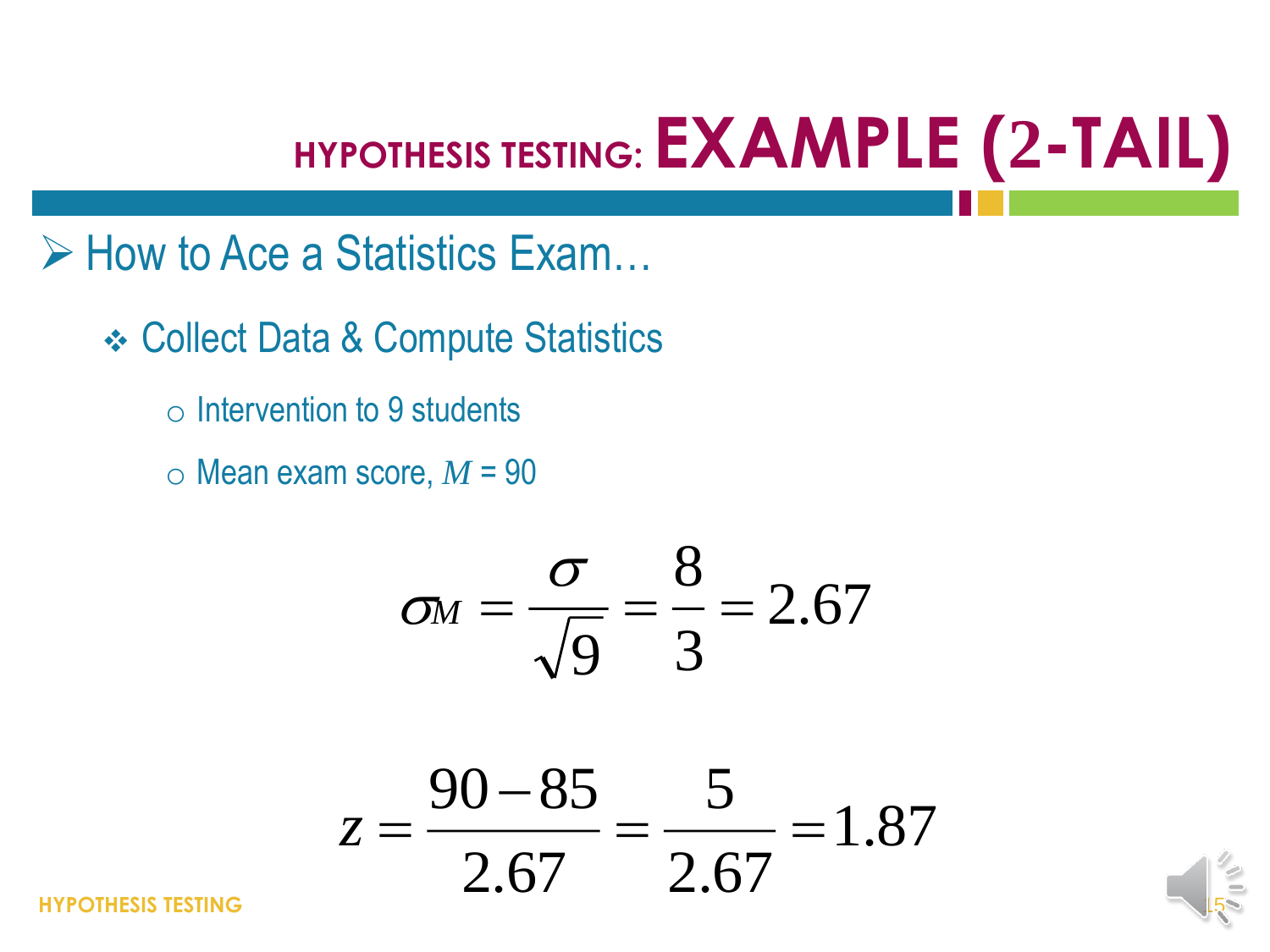# **HYPOTHESIS TESTING: EXAMPLE (2-TAIL)**

 $\triangleright$  How to Ace a Statistics Exam...

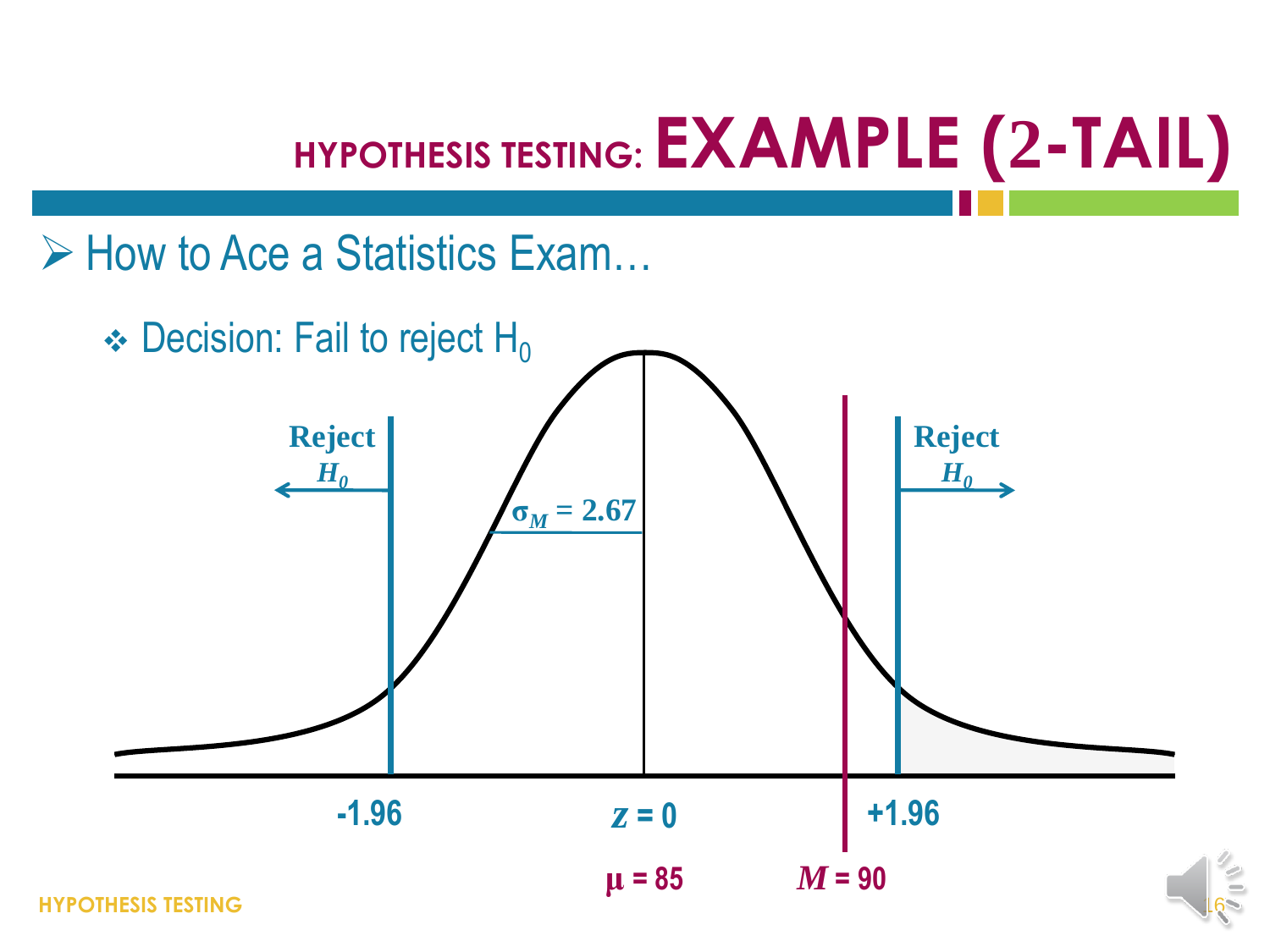## **REVISITING** *Z***-SCORE STATISTICS**

- **≻ A Test Statistic** 
	- Single, specific statistic
	- **❖ Calculated from the sample data**
	- $\cdot$  Used to test H<sub>0</sub>
- $\triangleright$  Rule of Thumb...
	- Large values of *z*
		- $\circ$  Sample data pry DID NOT occur by chance result of IV
	- Small values of *z*
		- $\circ$  Sample data pry DID occur by chance not result of IV

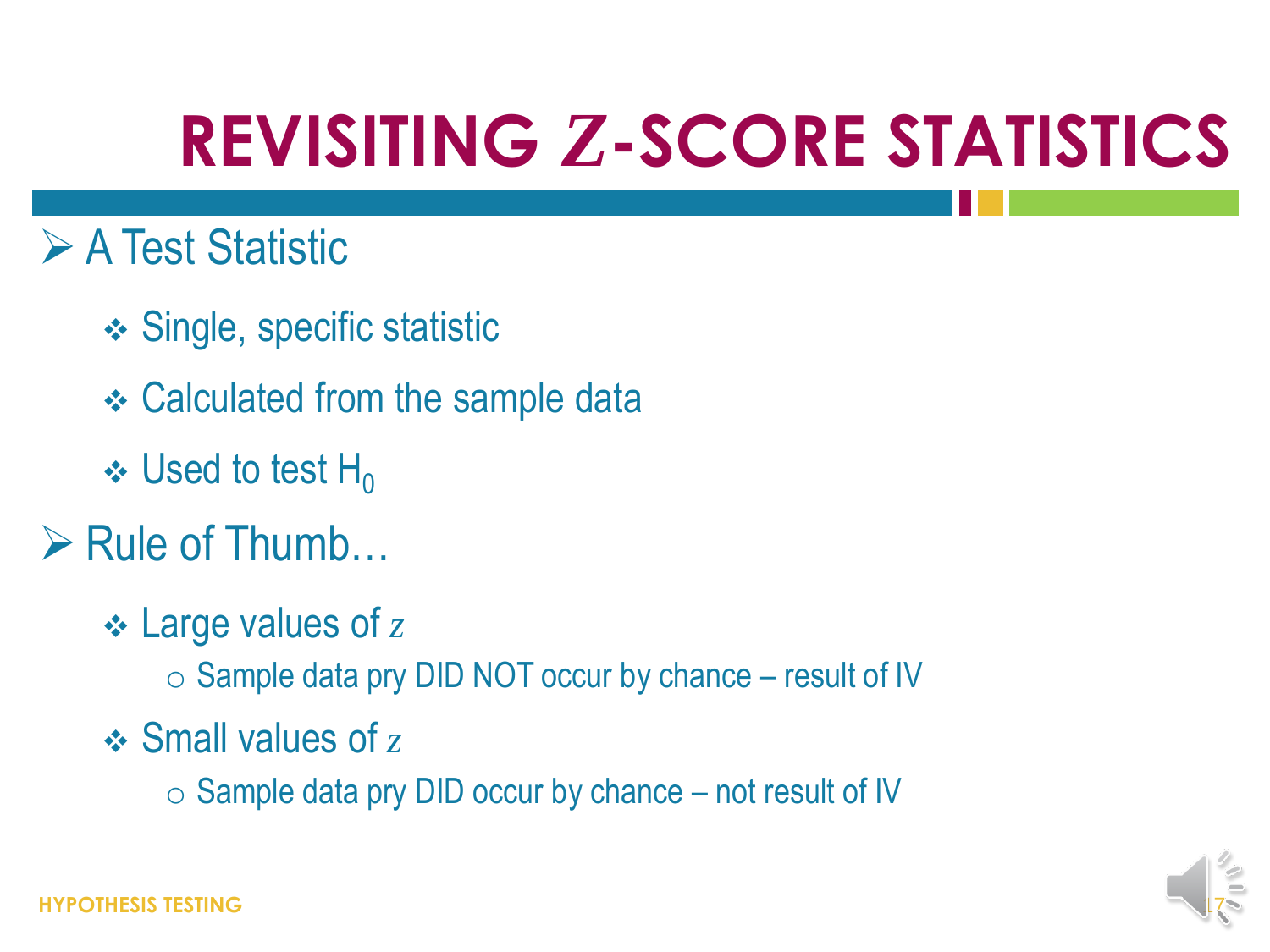**HYPOTHESIS TESTING**



# **ERROR & ALPHA**

uncertainty leads to error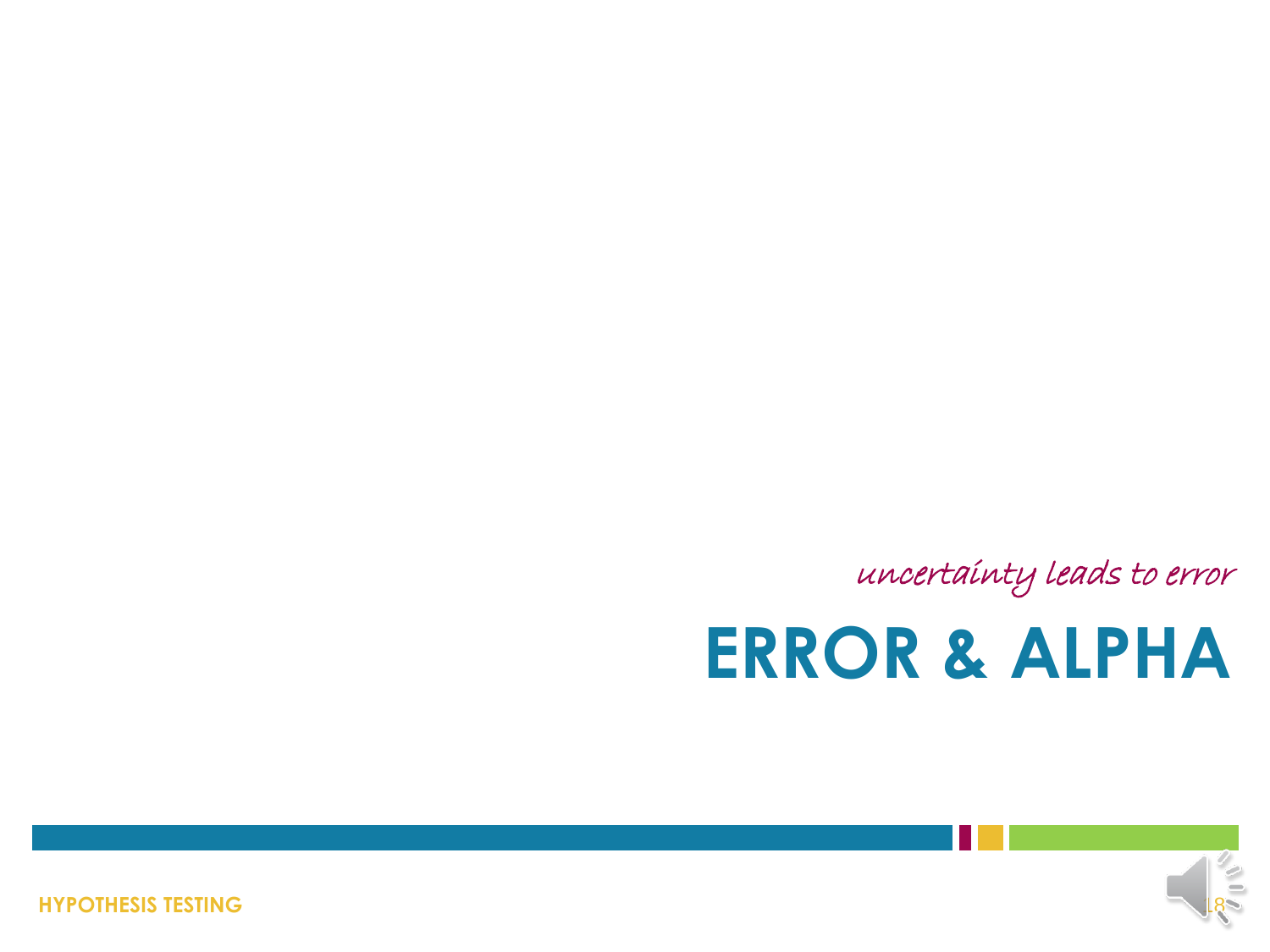# **UNCERTAINTY & ERROR**

- Hypothesis Testing = Inferential Process
	- LOTS of room for error
- **► Types of Error** 
	- **\* Type I Error**
	- **\* Type II Error**

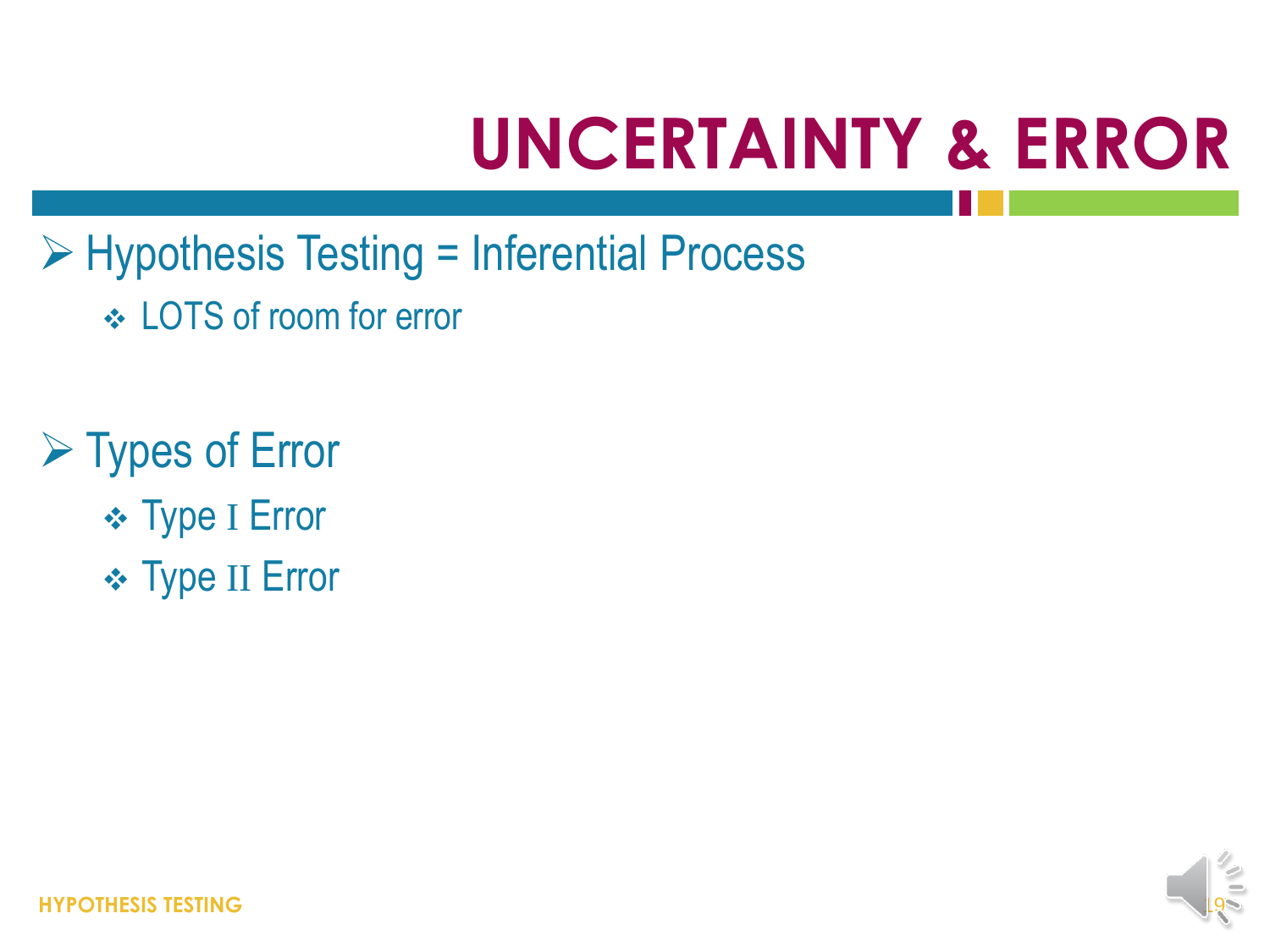## **TYPE 1 ERRORS**

*error that occurs when the null hypothesis is rejected even though it is really true; the researcher identifies a treatment effect that does not really exist (a false positive)*

#### **► Common Cause & Biggest Problem**

- **❖ Sample data are misleading due to sampling error**
- Significant difference reported in literature even though it isn't real
- Type I Errors & Alpha Level
	- $\div$  Alpha level = probability of committing a Type I Error
	- $\div$  Lower alphas = less chances of Type I Error

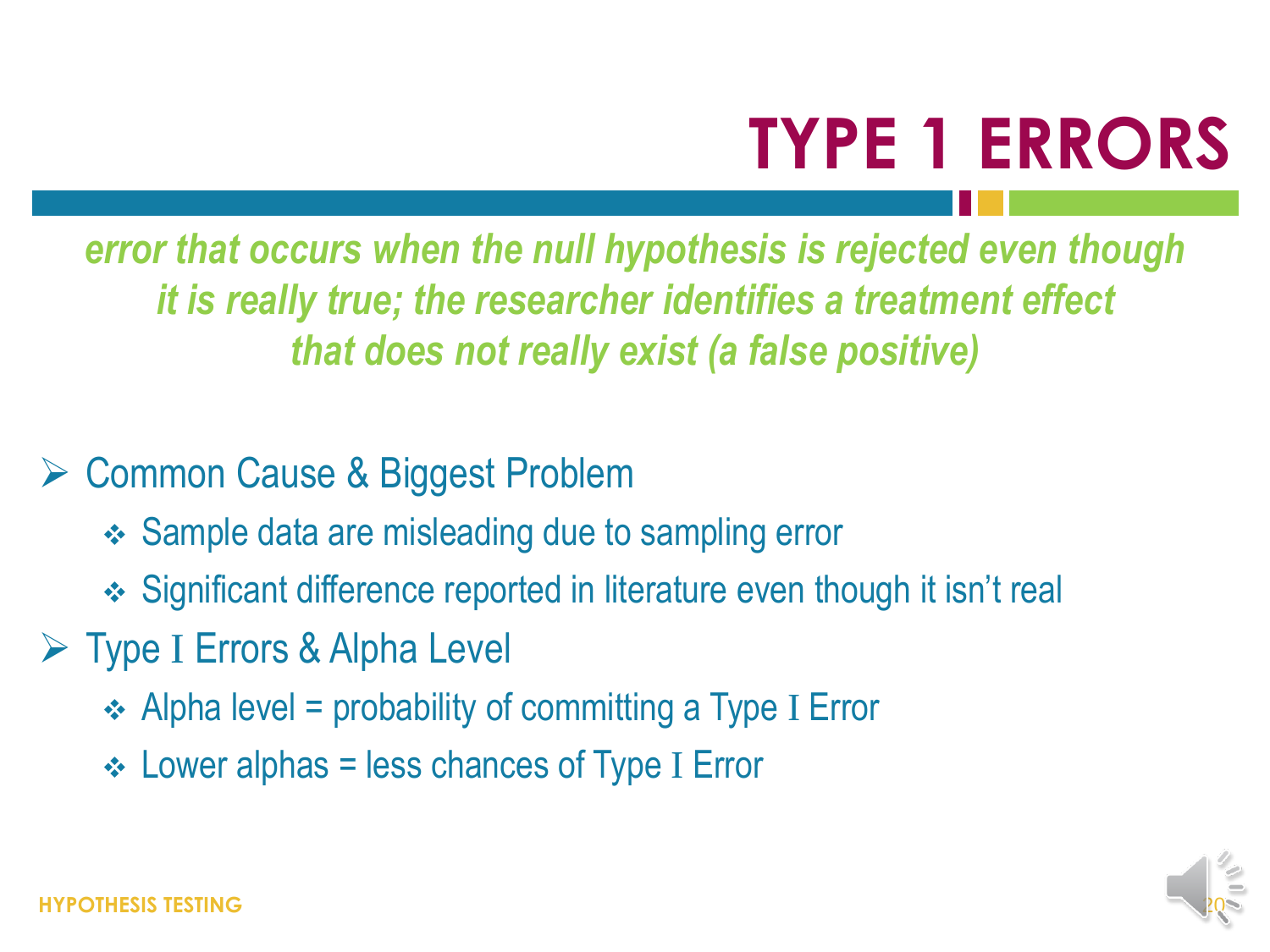## **TYPE II ERRORS**

*error that occurs when the null hypothesis is not rejected even it is really false; the researcher does not identify a treatment effect that really exists (a false negative)*

#### Common Cause & Biggest Problem

- Sample mean in not in critical region even though there is a treatment effect
- **❖ Overlook effectiveness of interventions**
- $\triangleright$  Type II Errors & Probability
	- $\div$  β = probability of committing a Type II Error

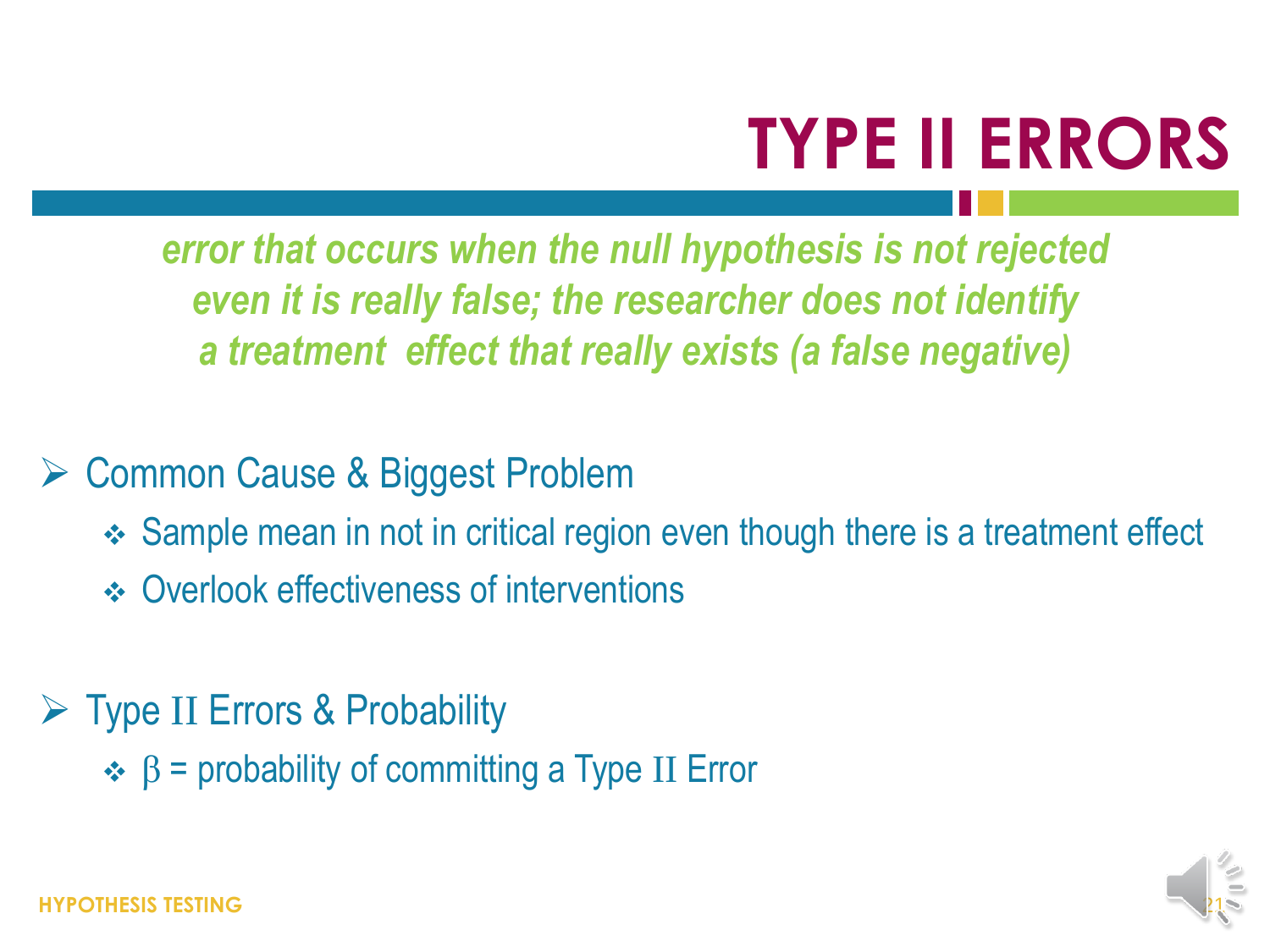# **TYPE I & TYPE II ERRORS**

#### Experimenter's Decision

|              | <b>Actual Situation</b>  |                                      |
|--------------|--------------------------|--------------------------------------|
|              | No Effect,<br>$H_0$ True | <b>Effect Exists,</b><br>$H_0$ False |
| Reject $H_0$ | <b>Type I Error</b>      |                                      |
| Retain $H_0$ |                          | <b>Type II Error</b>                 |

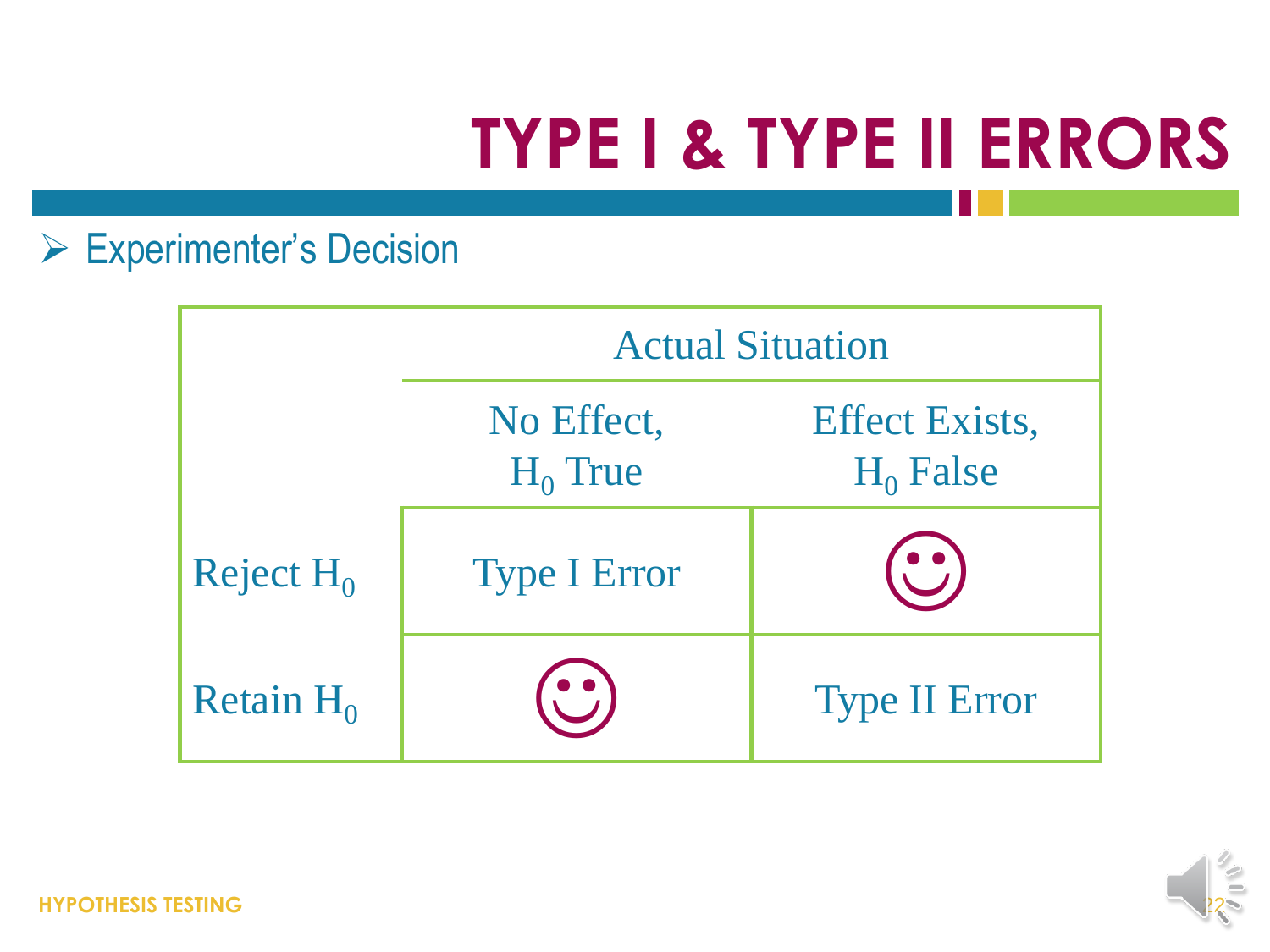## **SELECTING AN ALPHA LEVEL**

- $\triangleright$  Functions of Alpha Level
	- **← Critical region boundaries**
	- **← Probability of a Type I error**
- ▶ Primary Concern in Alpha Selection
	- Minimize risk of Type I Error without maximizing risk of Type II Error
- $\triangleright$  Common Alpha Levels  $\div \alpha = .05$ ,  $\alpha = .01$ ,  $\alpha = .001$

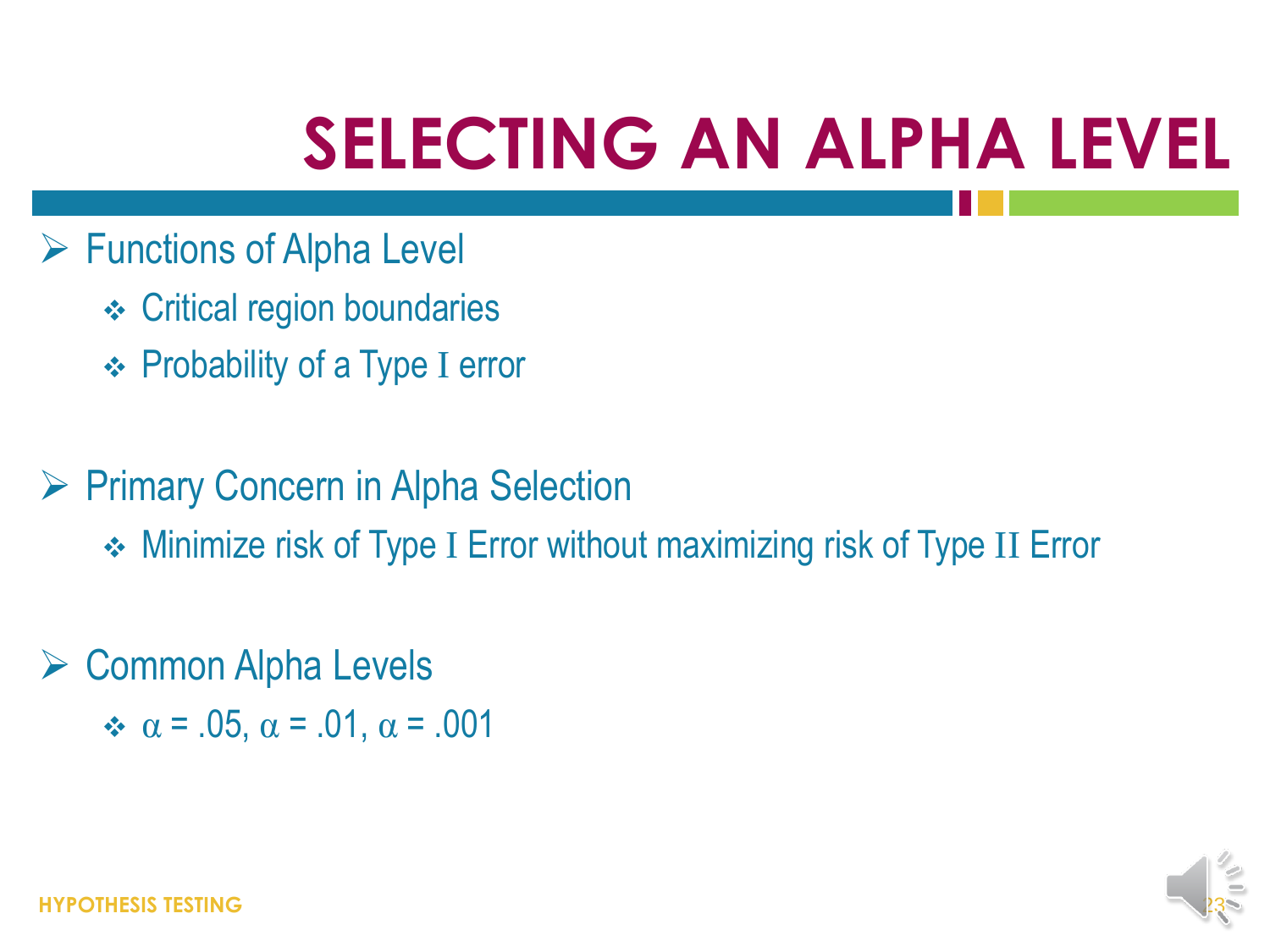**HYPOTHESIS TESTING**



# **HYPOTHESIS TESTS**

testing null hypotheses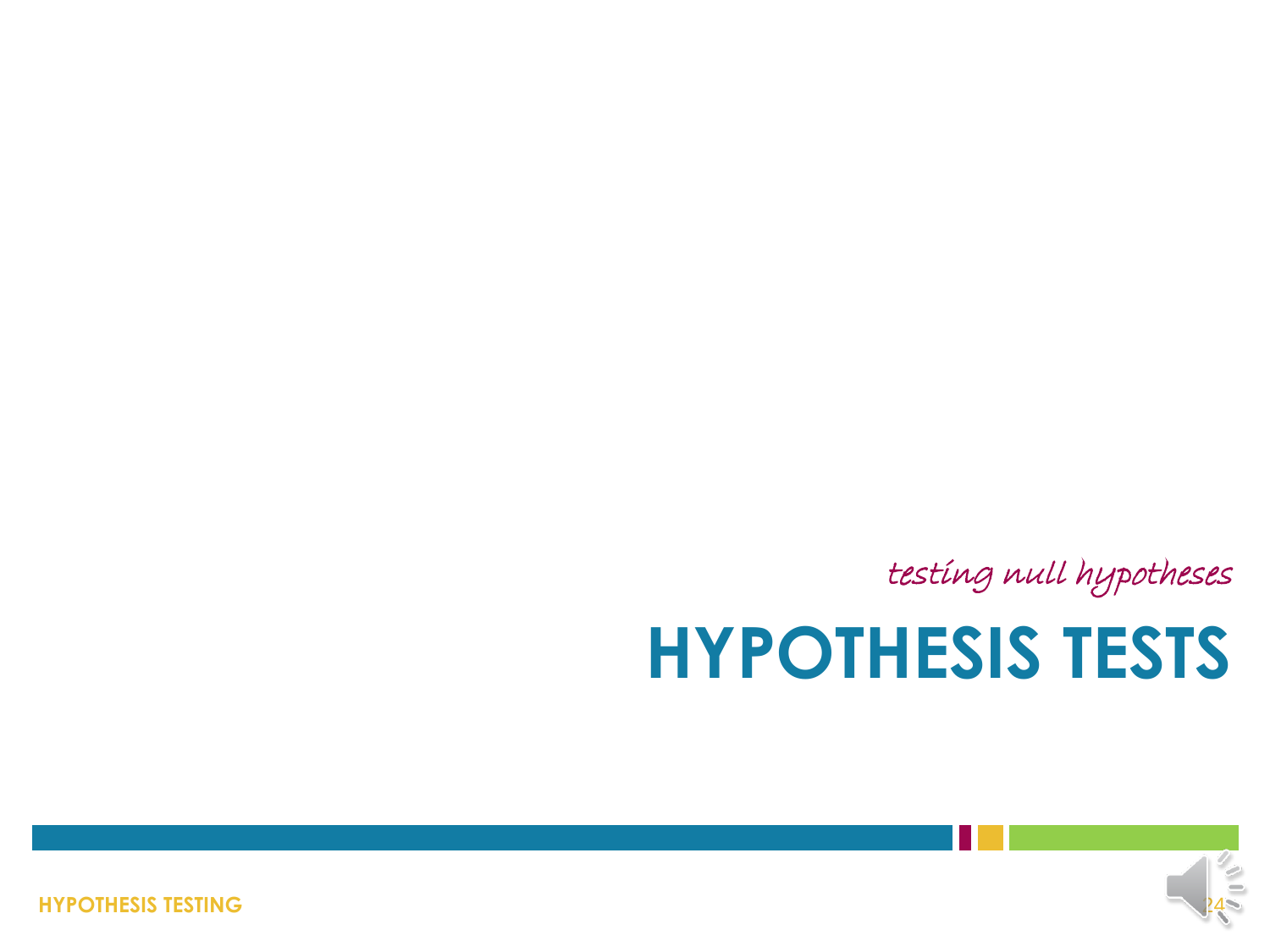### **HYPOTHESIS TESTS: INFLUENTIAL FACTORS**

 Magnitude of difference between sample mean and population mean (in *z*score formula, larger difference  $\Rightarrow$  larger numerator)

$$
z = \frac{M - \mu}{\sigma_M} \qquad \qquad \sigma_M = \frac{\sigma}{\sqrt{n}}
$$

 $\triangleright$  Variability of scores (influences  $\sigma_M$ ; more variability  $\Rightarrow$  larger  $\sigma_M$ )

 $\triangleright$  Sample size (influences  $\sigma_M$ ; larger sample size  $\Rightarrow$  smaller  $\sigma_M$ )

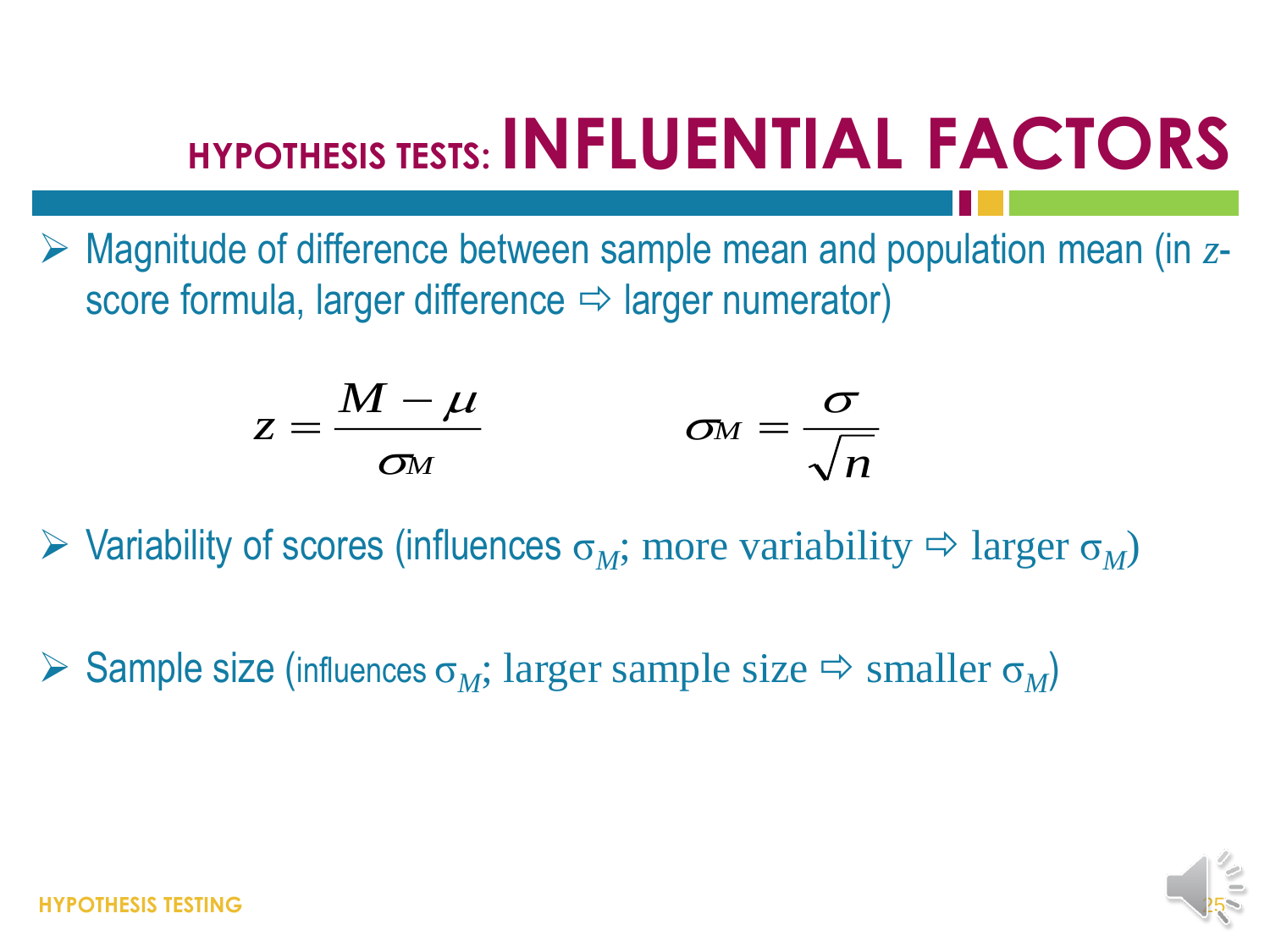### **HYPOTHESIS TESTS: ASSUMPTIONS**

- ▶ Random Sampling
- $\triangleright$  Independent Observations
- $\triangleright$  Value of  $\sigma$  is Constant
	- **❖ Despite treatment**
- $\triangleright$  Normal sampling distribution



**HYPOTHESIS TESTING**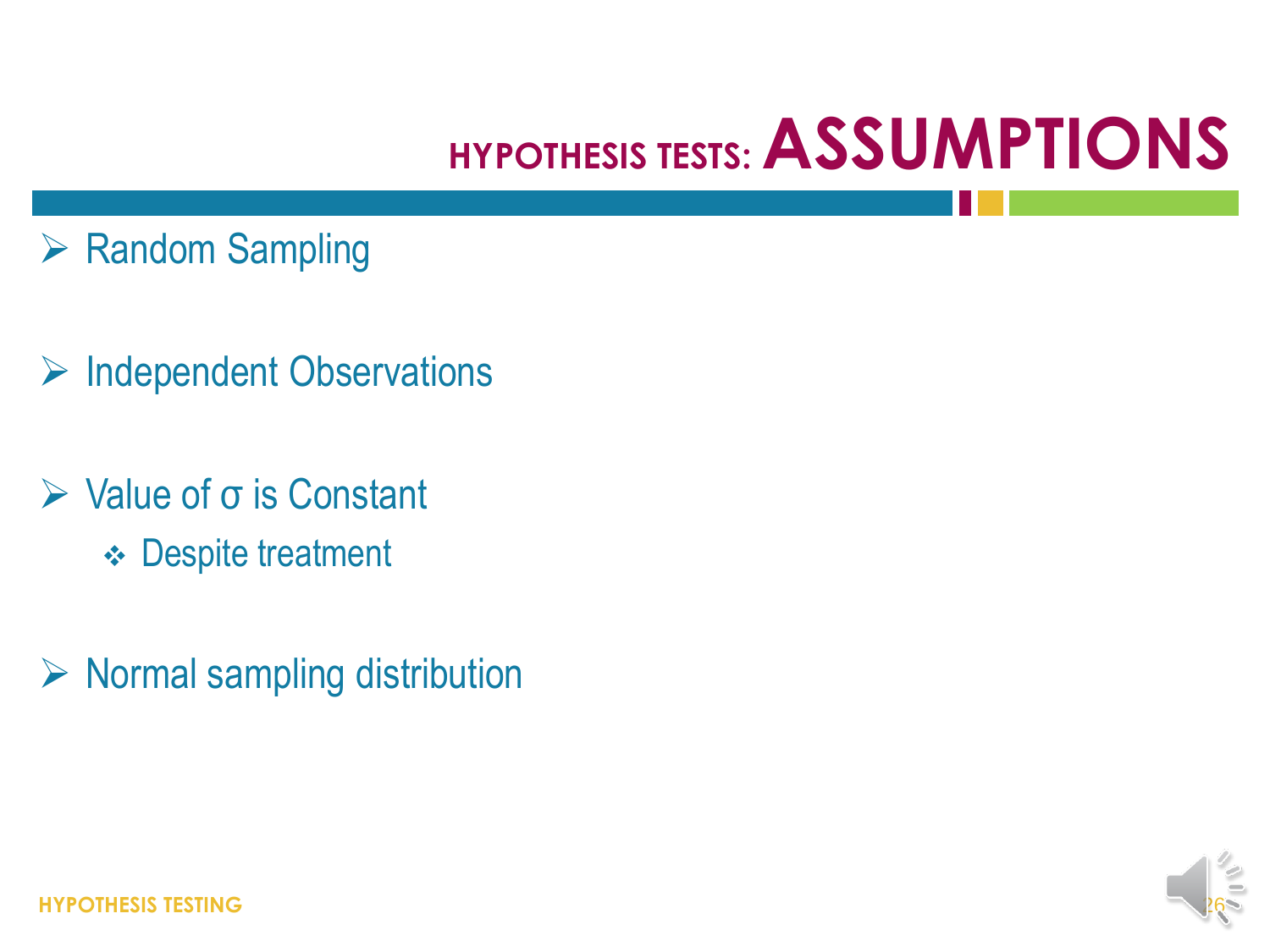#### **NON-DIRECTIONAL HYPOTHESIS TESTS**



**HYPOTHESIS TESTING**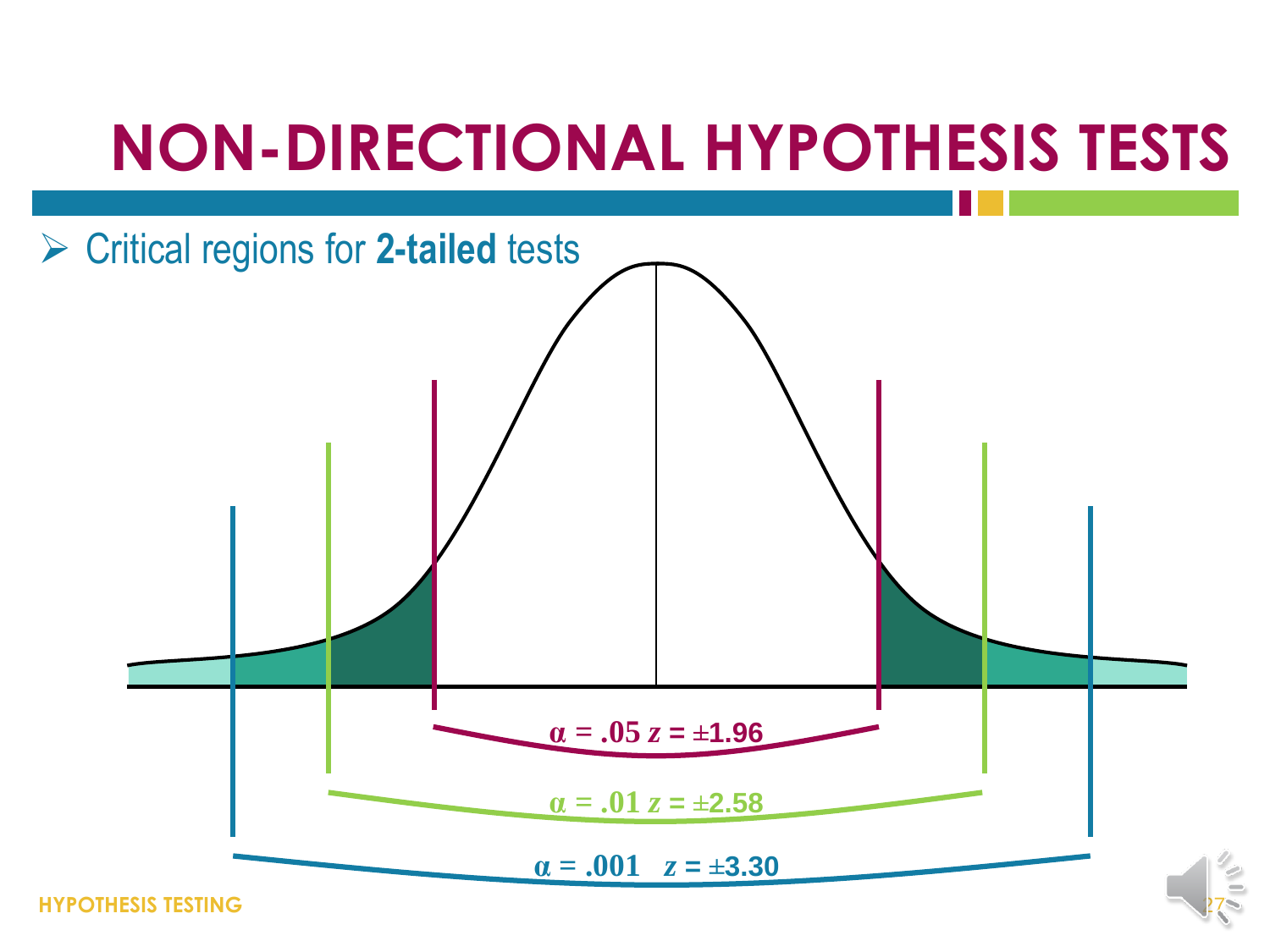### **DIRECTIONAL HYPOTHESIS TESTS**



**HYPOTHESIS TESTING**

28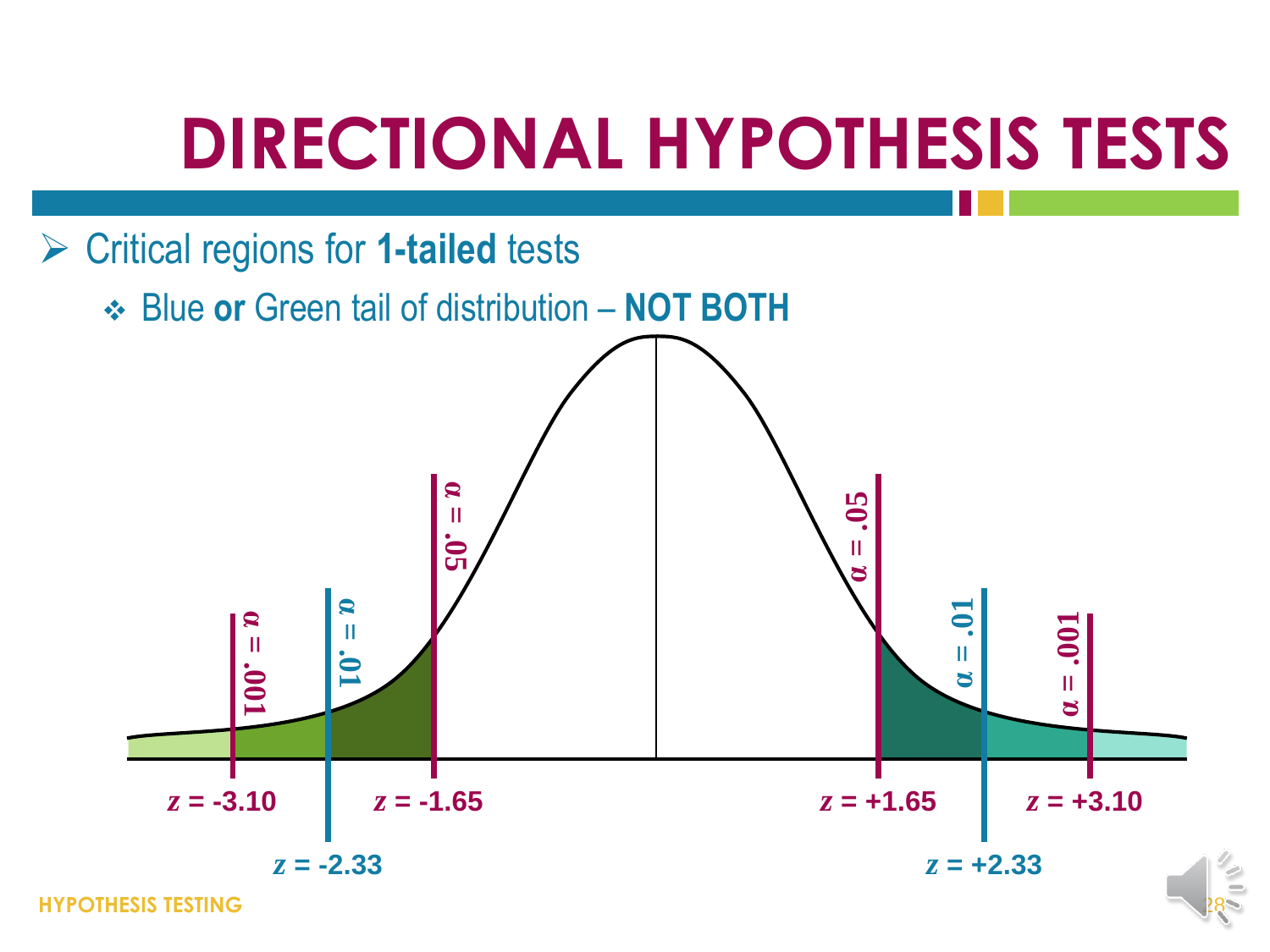### **ALTERNATIVE HYPOTHESES**

- Alternative Hypotheses for **2-tailed** tests
	- Do not specify direction of difference
	- Do not hypothesize whether sample mean should be lower or higher than population mean
- Alternative Hypotheses for **1-tailed** tests
	- **❖ Specify a difference**
	- ◆ Hypothesis specifies whether sample mean should be lower or higher than population mean

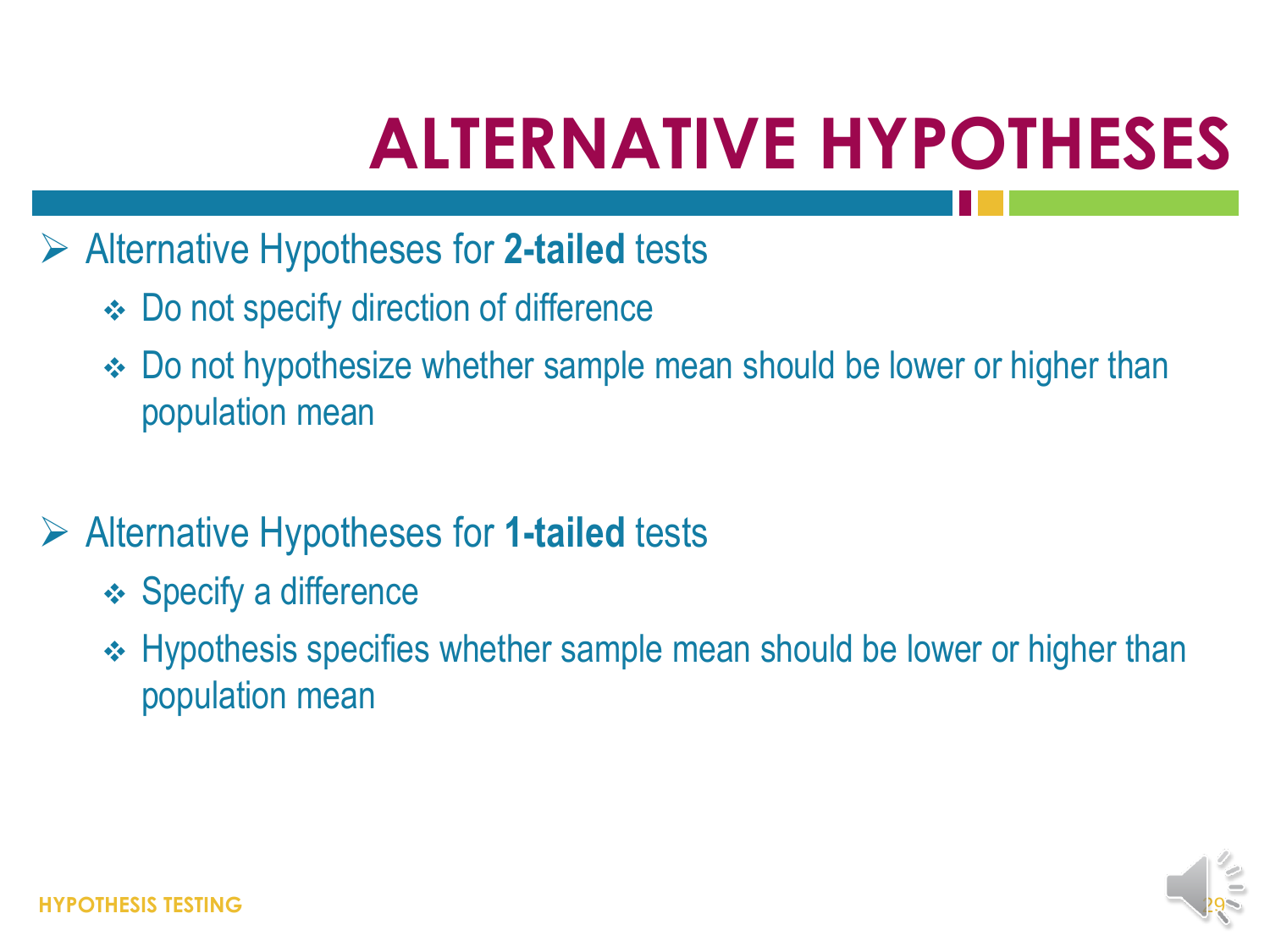# **NULL HYPOTHESES**

#### **▶ Null Hypotheses for 2-tailed tests**

Specify no difference between sample & population

#### Null Hypotheses for **1-tailed** tests

- $\div$  Specify the opposite of the alternative hypothesis
- **← Example #2** 
	- $\circ$  H<sub>0</sub>:  $\mu \le 85$  (There is no increase in test scores.)
	- $\circ$  H<sub>1</sub>:  $\mu$  > 85 (There is an increase in test scores.)

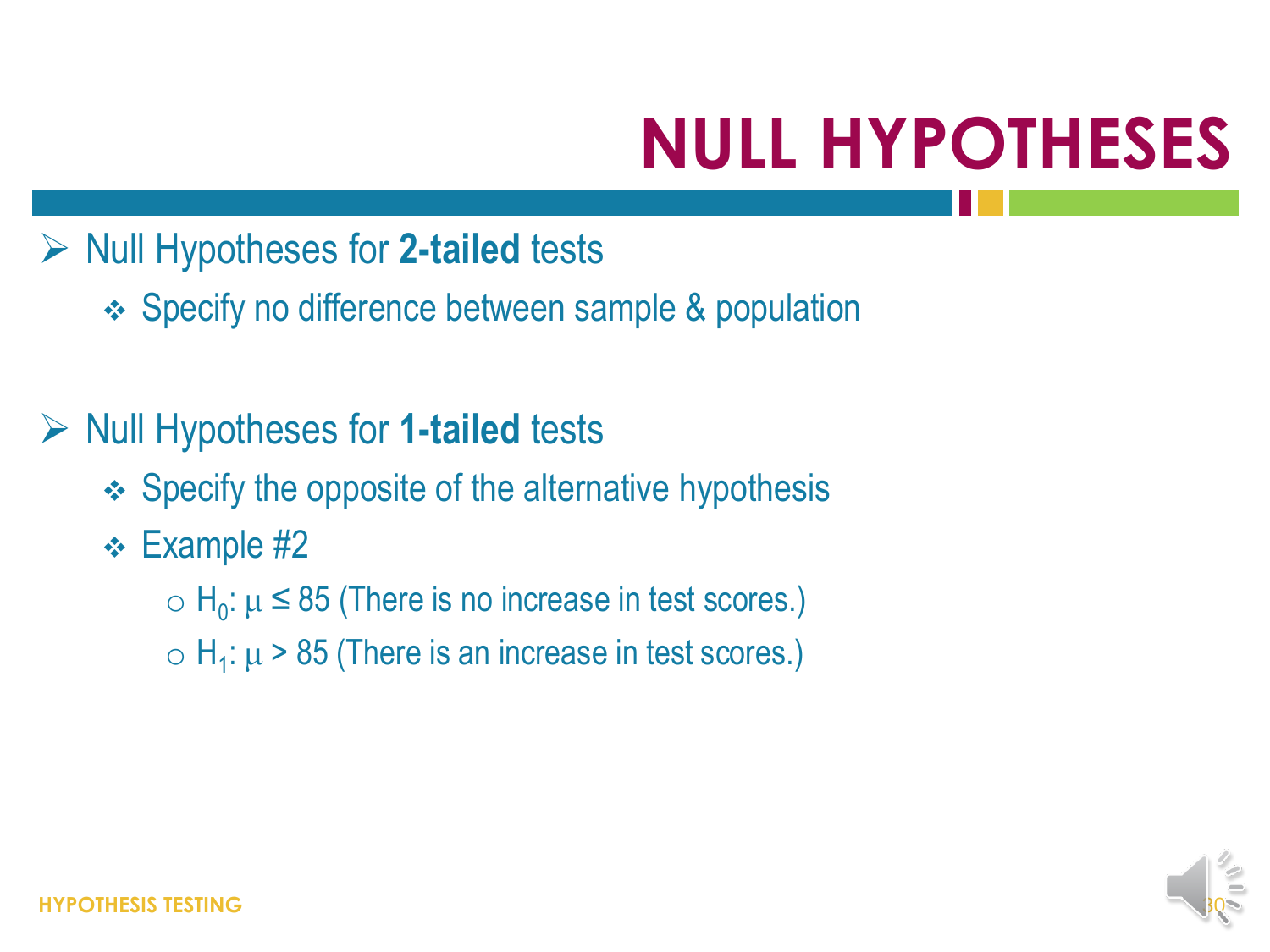### **HYPOTHESIS TESTS: AN EXAMPLE (1-TAIL)**

- $\triangleright$  How to Ace a Statistics Exam...
	- $\div$  Population:  $\mu$  = 85,  $\sigma$  = 8
	- $\div$  Hypotheses
		- $\circ$  H<sub>0</sub>: Sample mean will be less than or equal to  $M$  = 85
		- $\circ$  H<sub>1</sub>: Sample mean be greater than  $M$  = 85
	- Set Criteria (Significance Level/Alpha Level)  $\alpha$  = .05

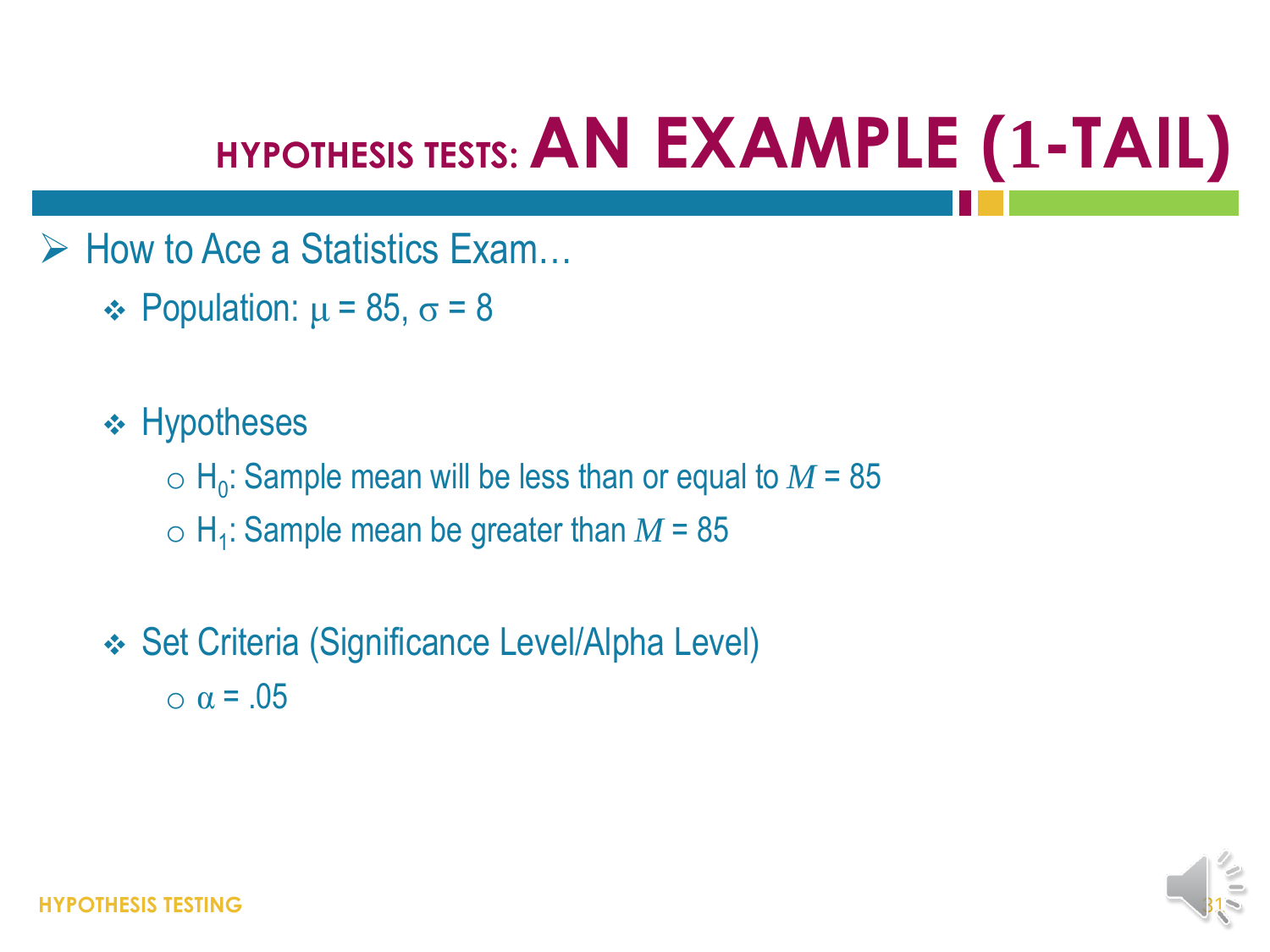### **HYPOTHESIS TESTS: AN EXAMPLE (1-TAIL)**

- $\triangleright$  How to Ace a Statistics Exam...
	- Collect Data & Compute Statistics
		- o Intervention to 9 students
		- $\circ$  Mean exam score,  $M = 90$

$$
\sigma_M = \frac{\sigma}{\sqrt{9}} = \frac{8}{3} = 2.67
$$

$$
\sigma_M = \frac{0}{\sqrt{9}} = \frac{0}{3} = 2.67
$$
  

$$
z = \frac{M - \mu}{\sigma_M} = \frac{90 - 85}{2.67} = \frac{5}{2.67} = 1.87
$$

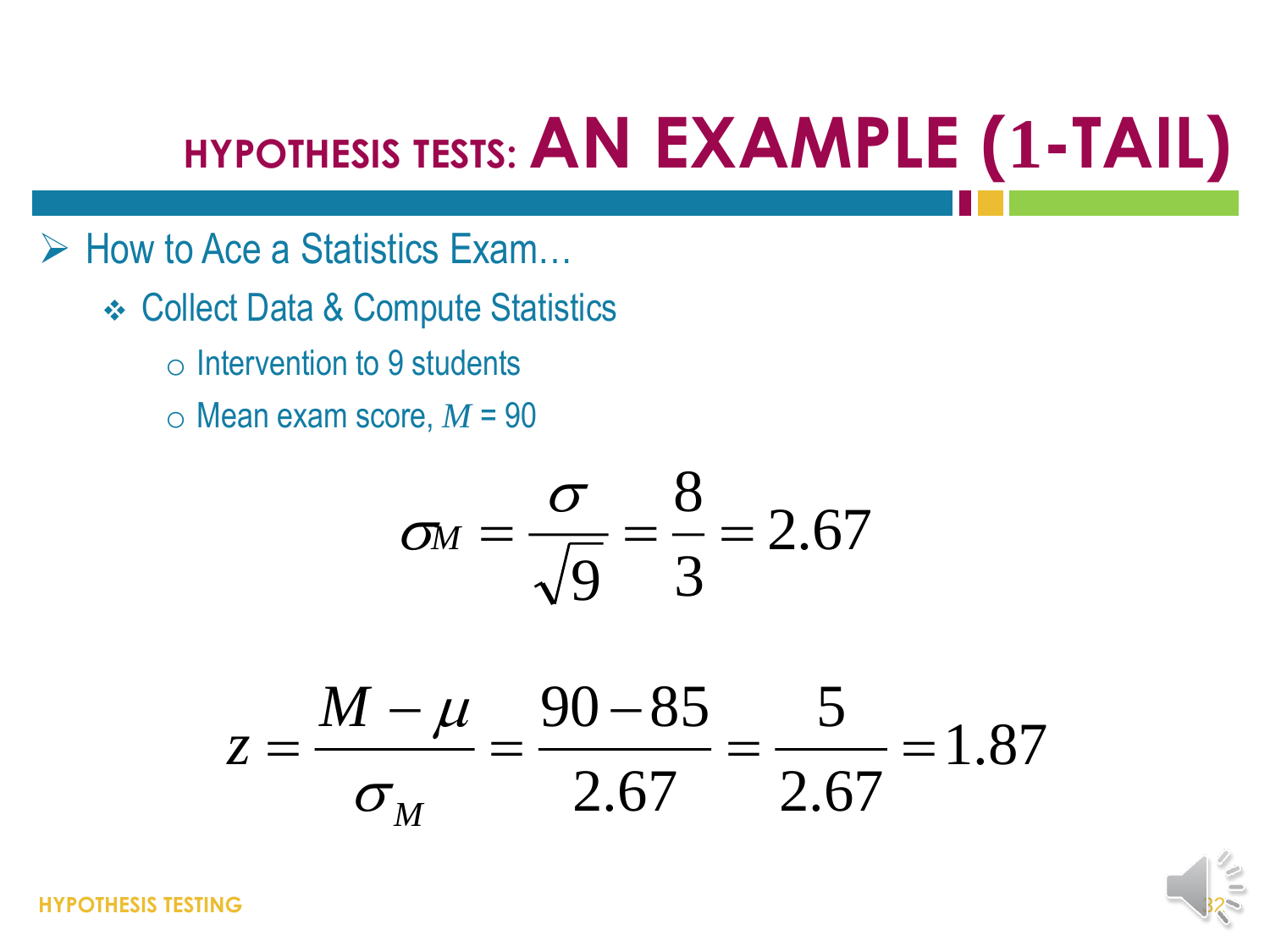### **HYPOTHESIS TESTS: AN EXAMPLE (1-TAIL)**

- $\triangleright$  How to Ace a Statistics Exam...
	- $\div$  Decision: Reject H<sub>0</sub>

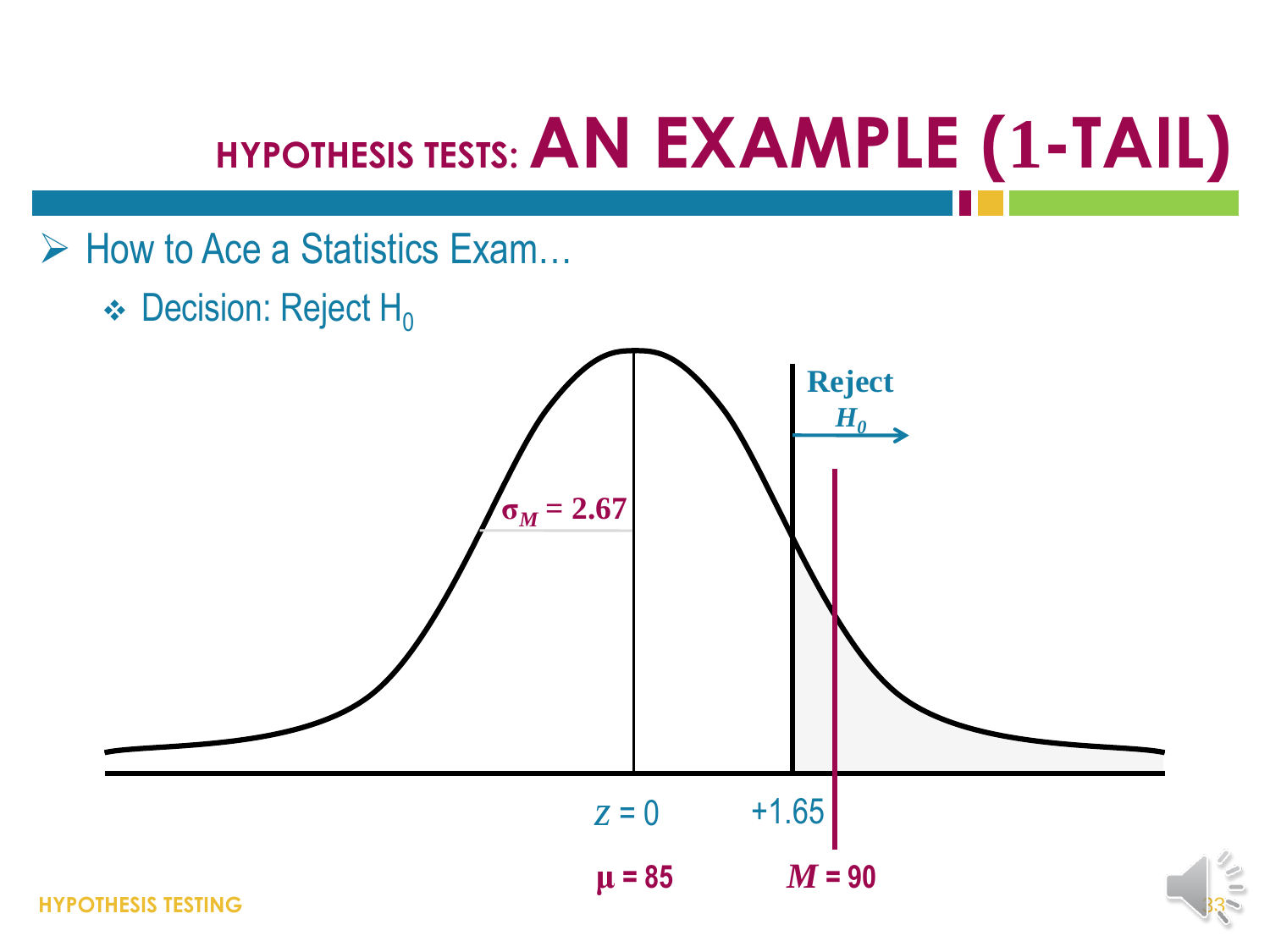estimating the magnitude of an effect

### **EFFECT SIZE**



**HYPOTHESIS TESTING**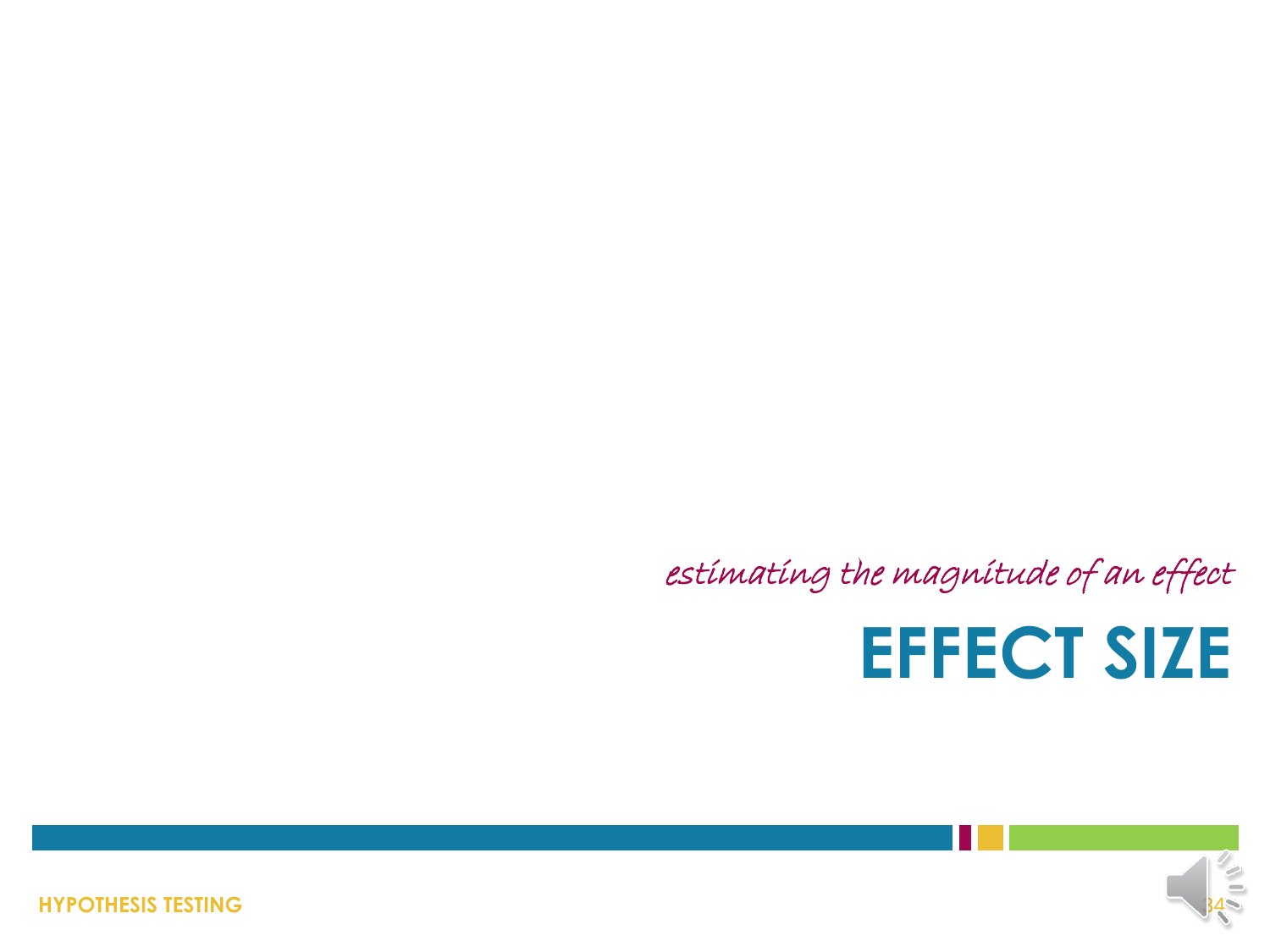## **EFFECT SIZE**

#### $\triangleright$  Problem with hypothesis testing

- Significance ≠ Meaningful/Important/Big Effect
	- o Significance is relative comparison: treatment effect compared to standard error

#### Effect Size

#### *statistic that describes the magnitude of an effect*

 Measures size of treatment effect in terms of (population) standard deviation

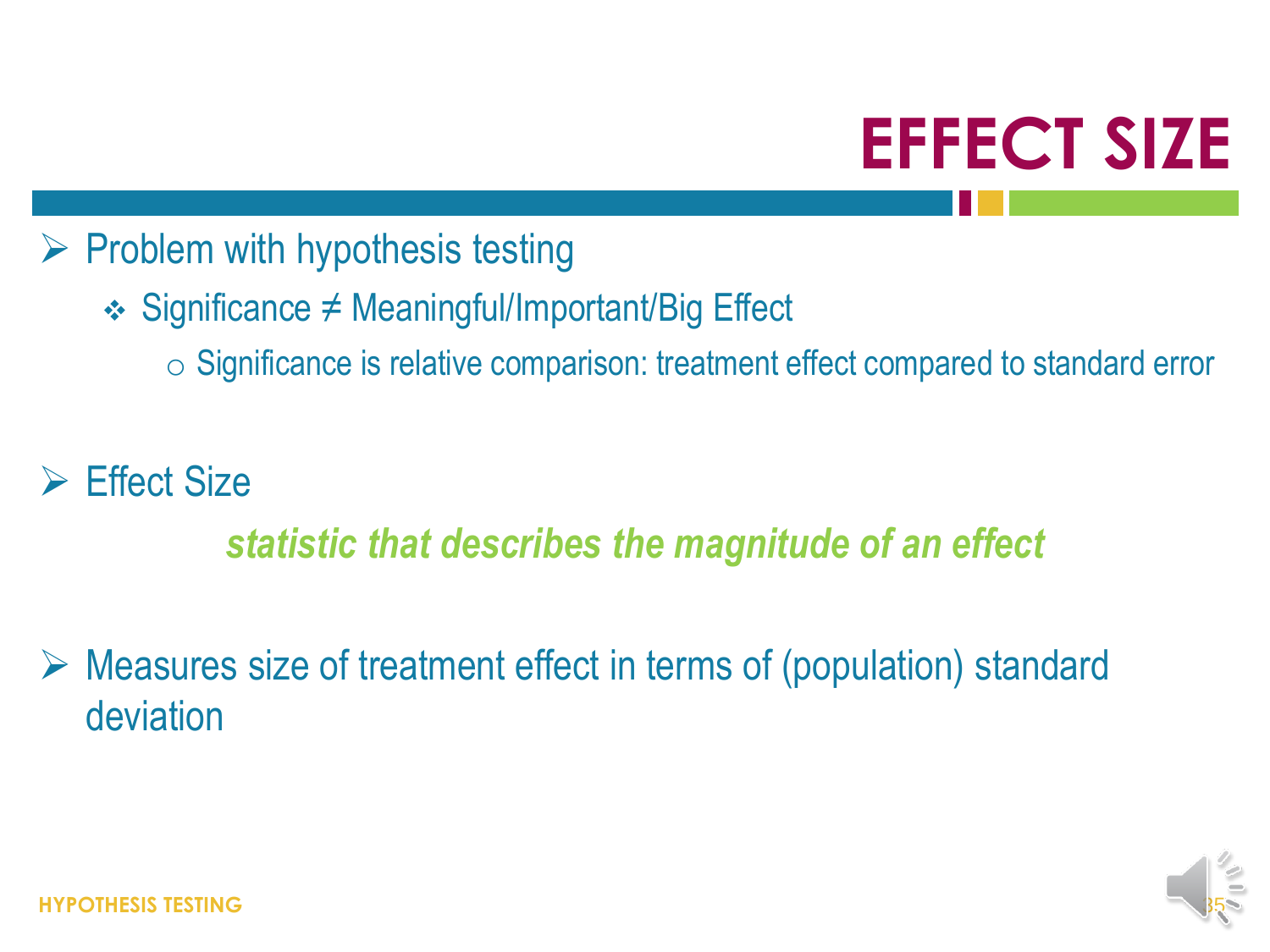## **EFFECT SIZE: COHEN'S** *D*

#### **EXEC** Not influenced by sample size

Cohen's  $d$ mean difference standard deviation

#### Evaluating Cohen's *d*

 $\div d = 0.2$  – Small Effect (mean difference  $\approx 0.2$  standard deviation)

 $\div d = 0.5$  – Medium Effect (mean difference  $\approx 0.5$  standard deviation)

 $\div d = 0.8$  – Large Effect (mean difference  $\approx 0.8$  standard deviation)

#### Calculated the same for 1-tailed and 2-tailed tests

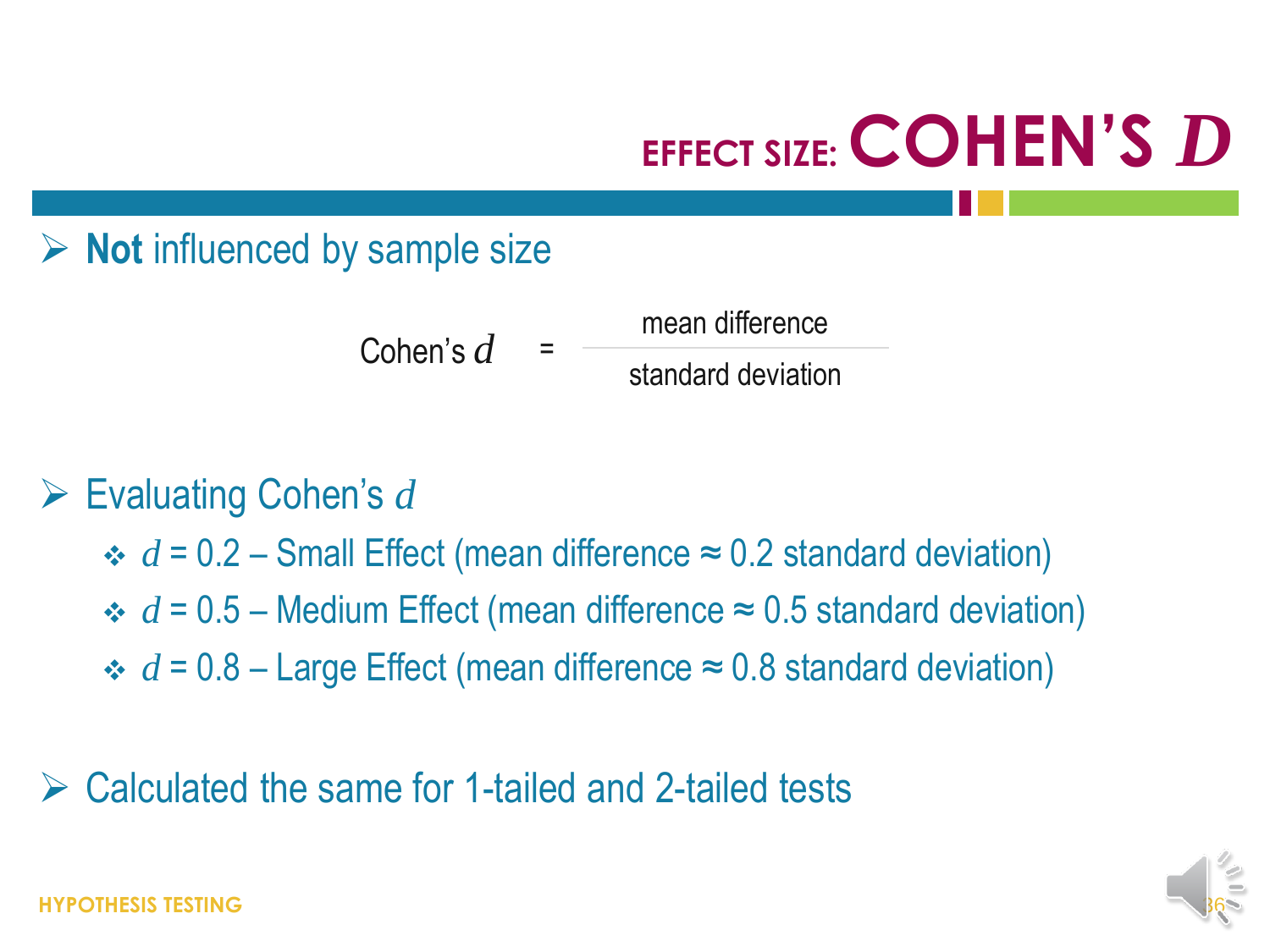**STATISTICAL POWER** probability of correctly rejecting a false null hypothesis



**HYPOTHESIS TESTING**